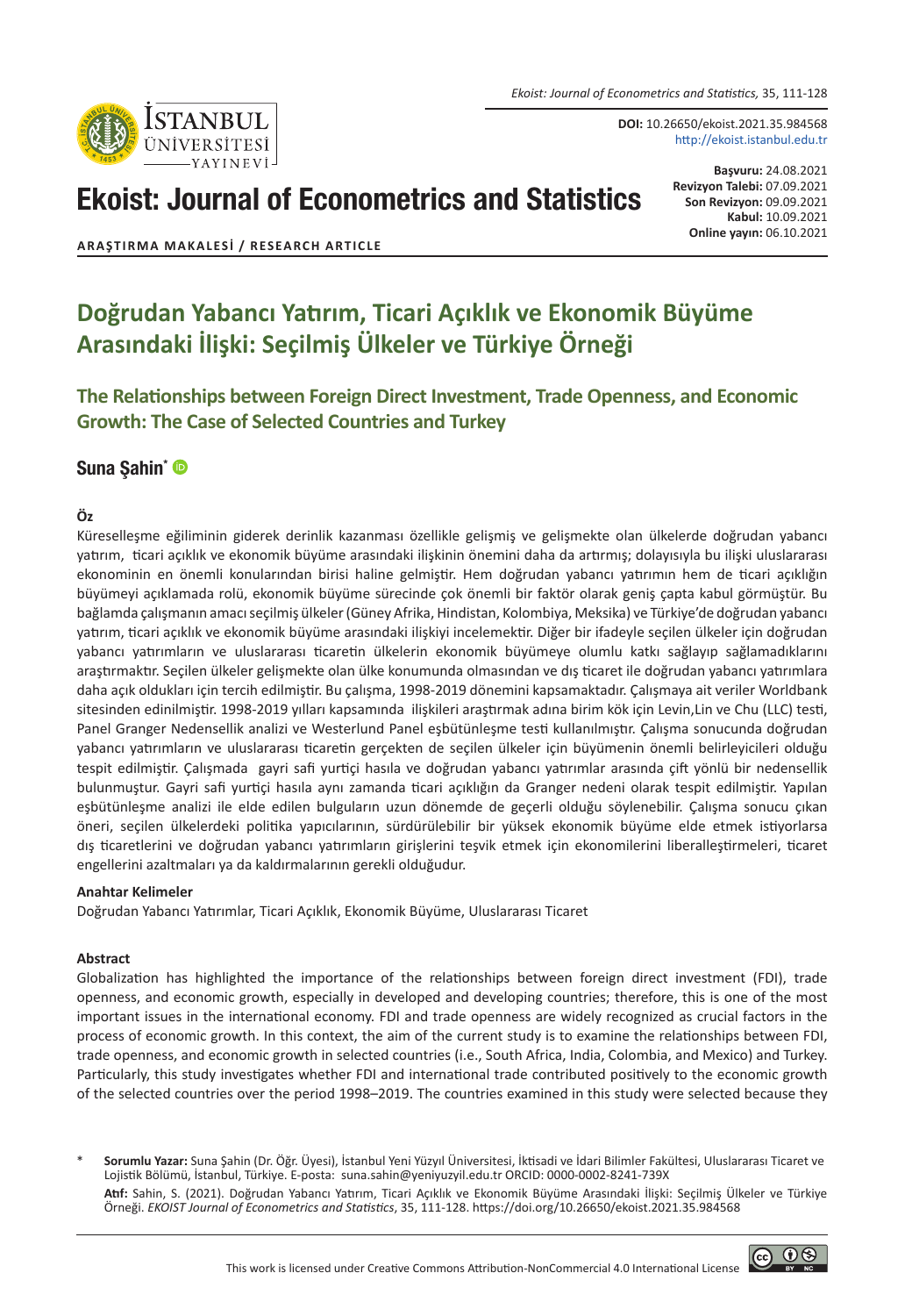are developing countries; therefore, especially open to foreign trade and FDI. The data of the study were obtained from the World Bank website. The Levin, Lin, and Chu test, panel Granger causality analysis, and Westerlund panel cointegration test were employed for unit root testing to investigate the relations of interest. Results indicated that FDI and international trade are indeed important determinants of growth in the selected countries. A two-way causality was found between gross domestic product (GDP) and FDI, and GDP was identified as a Granger cause of trade openness. The findings obtained by cointegration analysis appear to be valid even in the long term. Policy makers in the selected countries may need to liberalize their economies and reduce or remove trade barriers to encourage foreign trade and FDI inflows if they aim to achieve strong and sustainable economic growth.

#### **Keywords**

Foreign Direct Investment, Trade Openness, Economic Growth, International Trade

#### *Extended Summary*

Policy makers in many countries struggle to create incentives to attract foreign direct investments (FDI), which are assumed to affect economic development positively. When a country's market is liberalized, international trade is encouraged through FDI. A lack of transparency discourages investors, who may perceive barriers to various economic activities, such as the export and import of goods. A country's degree of domestic trade openness is important to attract FDI. Trade openness is defined as the ratio of imports and exports to the gross domestic product (GDP). A high degree of economic openness indicates that a country has liberalized its economic and commercial regimes. Trade openness supports the transfer of technology and knowledge to the economy and contributes to the exercise of comparative advantages through increased exposure to competition. As trade openness, which is also accepted as an indicator of the level of trade liberalization of a country, increases, developing countries gain increased productivity and efficiency by obtaining access to new technologies available outside the country. However, the effect of trade openness on economic growth is highly debated in the current literature. This effect was found to be positive in some studies but insignificant or even negative in others. Moreover, contrary to positive views on the relationship between trade openness and economic growth, some economists believe that trade liberalization can undermine the economic growth process through various forms of macroeconomic stability, including trade distortion and the balance-of-payments crisis. Therefore, the direction of causality between trade openness and economic growth is unclear. In the study, it can be concluded that the relationship between trade openness and growth is positive for selected countries. Trade openness attracts foreign investments. Therefore, countries who welcome trade openness experience increases in the division of labor (i.e., increased productivity) and export capacity, which improve their overall economic performance. Countries with trade openness gain access to larger markets. Unfortunately, the literature suggests that the effects of FDI inflows and trade openness on economic growth are quite diverse and inconclusive.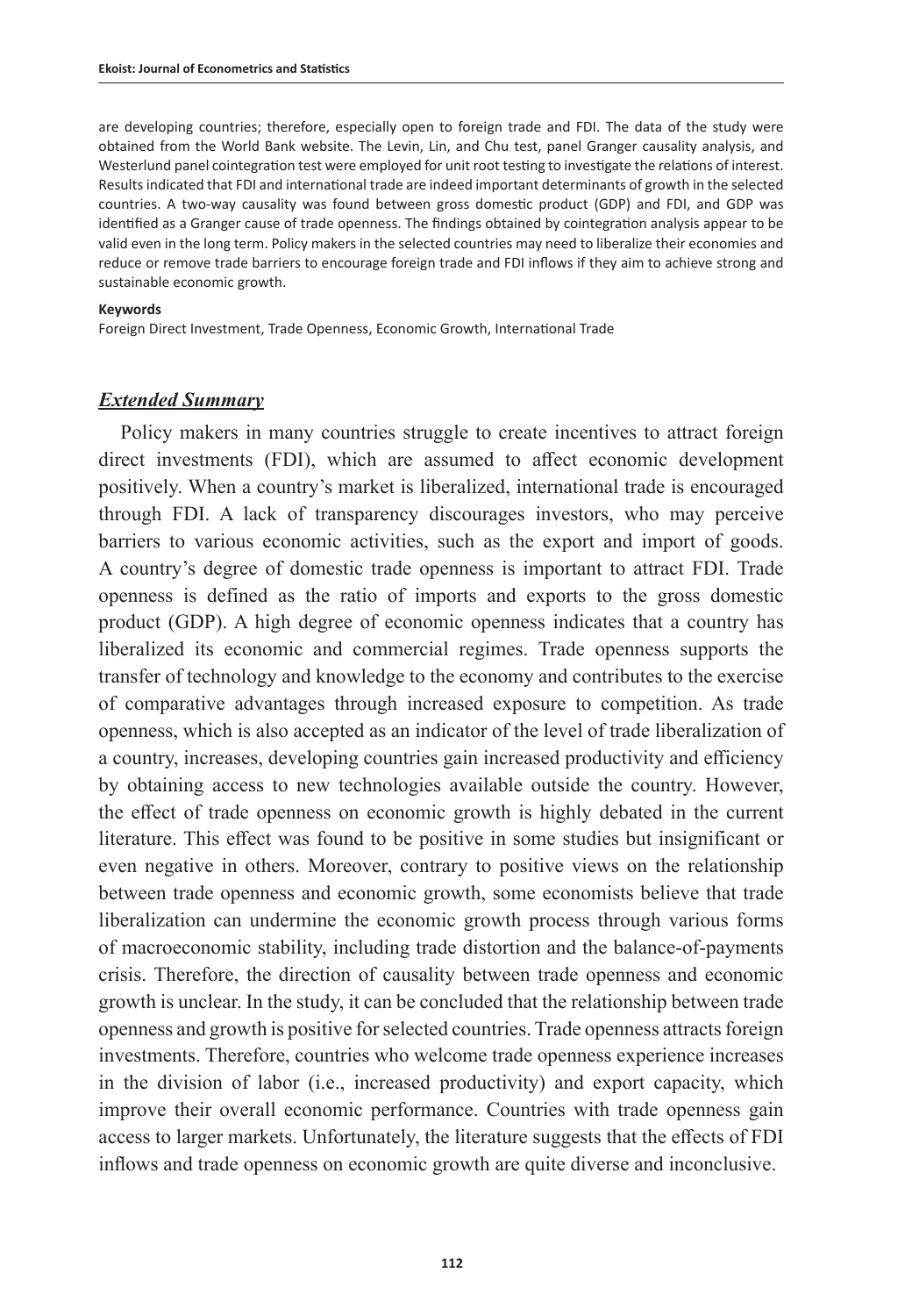Given this background, the aim of the current study is to examine the relationships between FDI, trade openness, and economic growth in selected countries (i.e., South Africa, India, Colombia, and Mexico) and Turkey. Particularly, this study investigates whether FDI and international trade contribute positively to the economic growth of the selected countries. The countries examined in this study were selected because they are developing countries; therefore, they are more open to foreign trade and FDI. The Levin, Lin, and Chu test, panel Granger causality analysis, and Westerlund panel cointegration test were employed for unit root testing to investigate the relations of interest within the scope of the period 1998–2019. Results indicated that FDI and international trade are indeed important determinants of growth in the selected countries. A two-way causality was found between GDP and FDI, and GDP was identified as a Granger cause of trade openness. In conclusion, trade openness and FDI are important drivers of production growth in South Africa, India, Colombia, Mexico, and Turkey. High economic growth may be considered an indicator of development potential that provides opportunities for profit making. Many developing countries are understanding the value of attracting FDI to the growth process and realizing that such investments are crucial components of development. Policy makers in the selected countries may need to liberalize their economies and reduce or remove trade barriers to encourage foreign trade and FDI inflows if they aim to achieve strong and sustainable economic growth.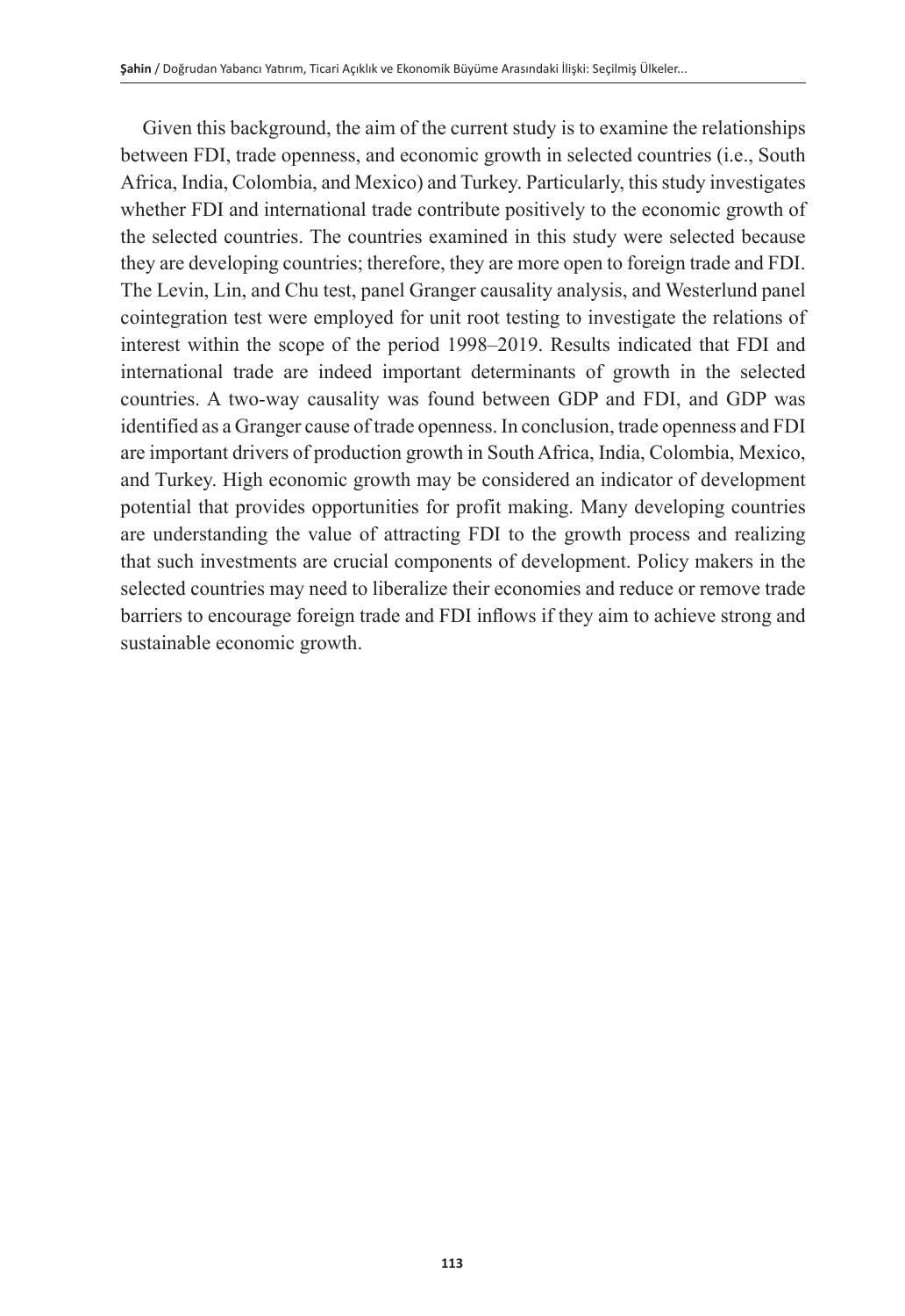#### **Giriş**

Küreselleşmeyle birlikte, ulusal ekonomilerin uluslararası ticaret ve sermaye transferleri yoluyla entegrasyonu, küresel ekonomik büyümeye hız kazandırmıştır. Bir ülkenin ekonomik büyüme açısından gücünü ve konumunu belirleyen en önemli ekonomik bileşenlerden birisi uluslararası ticaretidir. Uluslararası ticaret faaliyetleri, ülkelerin karşılaştırmalı üstünlüğe sahip mal ve hizmetleri daha verimli üretmesine olanak sağlamaktadır. Karşılaştırmalı üstünlük teorisine göre, uluslararası ticaret durumunda bir ülke, karşılaştırmalı üstünlüğe sahip olduğu malları üretecektir. Dolayısıyla daha iyi faktör donanımına sahip olduğu ve büyük ölçekte emtia ürettiği sektörlerde uzmanlaşma sağlanacaktır. Sonuç olarak, bu sektörün verimliliği ve ihracatı artacak; bu da genel ekonomik büyümeyi destekleyecektir. Heckscher-Ohlin Modeline göre, iki ülkenin farklı kaynakları varsa yani biri daha sermaye yoğun diğeri daha emek yoğunsa, ülkelerin gerçekleştireceği ticari faaliyetlerin her iki ülkede de daha yüksek üretime imkan vereceği varsayılmaktadır.

Ticari açıklık, rekabete maruz kalmanın artması yoluyla karşılaştırmalı üstünlüğün kullanılmasına katkıda bulunan teknoloji ve bilginin ekonomiye transferini sağlamaktadır. Geleneksel ticaret teorisi, ticari açıklığın bir ülkenin inovasyona, uzmanlaşmaya, üretkenliği iyileştirmeye veya gelişmiş kaynak tahsisine yatırım yaparak büyüme sağlamasına yardımcı olduğunu öne sürer. Ancak mevcut literatür, net bir ticari açıklık ve büyüme ilişkisi sağlamamaktadır. Bir ülkenin ticari açıklık seviyesi, doğrudan yabancı yatırımların çekilmesinde önemlidir. Doğrudan yabancı yatırımlar ve ihracatı artırıcı faaliyetler ekonomik kalkınmaya etki edebilir. Doğrudan yabancı yatırımlar bir araç görevi görerek inovasyon transferi, yurtiçi yatırımlarda artış ve beşeri sermayenin geliştirilmesi açısından ülkeye faydalar sağlayabilir. Bununla birlikte, ihracat faaliyetlerindeki artış, ülkeler arasında karşılaştırmalı maliyet avantajları ile daha fazla üretime imkan verir ve ülkelerin ölçek ekonomilerini iyileştirir. Bütün bunlar ihracatçı ülkeleri, dış rekabete karşı koruyarak ülkelerin giderlerini düşürür.

Doğrudan yabancı yatırım, ticari açıklık ve ekonomik büyüme arasındaki ilişki, genellikle ihracata ve doğrudan yabancı yatırıma dayalı büyüme hipotezleri bağlamında ampirik çalışmalar yoluyla araştırılmıştır. Teorik literatür, ticari açıklığın gelişmekte olan ülkelerde ekonomik büyüme sürecinde hayati bir rol oynadığını göstermektedir. Doğrudan yabancı yatırım ve ticaretin ekonomik kalkınmayı olumlu etkilediğini göstermesine rağmen, bu etkinin boyutu, insan sermayesi, altyapı, ticarete açıklık, sermaye yatırımları ve makroekonomik istikrar düzeyine bağlı olarak ülkeler üzerinde değişebilir. Çok sayıda ampirik literatürün doğrudan yabancı yatırım girişleri, ticari açıklık ve ekonomik büyüme arasındaki bağı ampirik olarak analiz ettiği açıktır. Yapılan bu çalışmada 1998-2019 yıllarında Güney Afrika, Hindistan, Kolombiya, Meksika ve Türkiye için dünya bankasından elde edilen verilerle aralarındaki bu bağ araştırılmaktadır.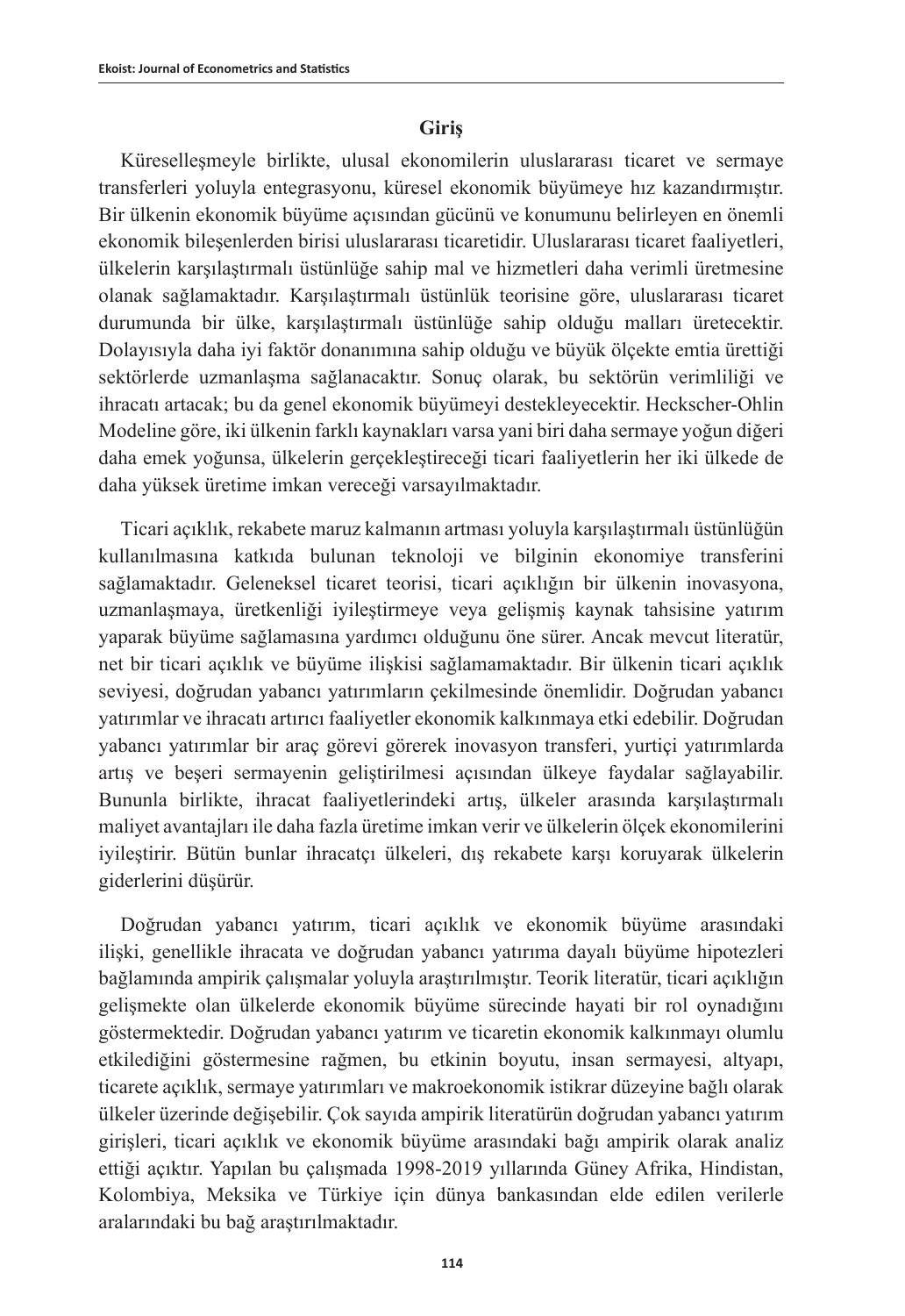# **Ticari Açıklık, Ekonomik Büyüme ve Doğrudan Yabancı Yatırımlar Arasındaki İlişki**

Neoklasik büyüme modelleri ve aynı zamanda içsel büyüme modelleri, doğrudan yabancı yatırım-büyüme bağlantısı üzerine ampirik çalışmaların çoğu için temel oluşturmaktadır (Trinh ve Nguyen, 2015, s.1). İçsel büyüme teorisine göre ticaretin, yerli firmaları fiziki sermaye ve teknoloji transferine yatırım yapmaya teşvik etmesi nedeniyle gelişmekte olan ülkeler için pozitif bir büyüme etkisine sahip olduğu ileri sürülmektedir ( Thanh ve ark.,2019, s.244). Benzer şekilde, doğrudan yabancı yatırım (DYY) girişi, gelişmiş ülkelerden gelen teknoloji ve yönetim becerilerinin transferi nedeniyle ev sahibi ülke üzerinde de olumlu yayılma etkilerine sahiptir. Doğrudan yabancı yatırımlar, ev sahibi ülkedeki ihracat kapasitesini artırmakta ve çoğunlukla gelişmekte olan ülkelerde dövizde kar artışına neden olmaktadır. Ayrıca, yerli yatırımlar için fon sağlanmasını artırmakta, yeni işlerin yaratılmasını teşvik etmekte, teknoloji transferini güçlendirmekte ve toplam ekonomik büyümeyi artırmaktadırlar (Dritsaki ve Stiakakis,2014, s.181).

Doğrudan yabancı yatırım (DYY), genel olarak, bir yabancı yatırımcı tarafından bir ekonomide, ya denizaşırı ticari faaliyetler kurmak ya da onlara mülkiyet ya da kontrol hakkı veren varlıklar elde etmek şeklinde yapılan bir yatırım olarak tanımlanır (Wiredu ve ark., 2020, s. 18). Diğer bir ifadeyle doğrudan yabancı yatırım, bir yatırımcının kendi ülkesindeki menşe ülke dışındaki bir ülkedeki tüzel kişiler veya bireyler tarafından ülkede iş kurmak veya bir varlık satın almak için yaptığı yatırımıdır (Alabi, 2019, s.372-373). Ekonomiye sermaye ve teknoloji transferinin birincil kaynağı olduğu için ekonomik aktiviteyi teşvik etmede çok önemli bir rol oynar.

Ev sahibi ülkelerdeki DYY'nin, özellikle gelişmekte olan ülkeler söz konusu olduğunda, istihdam etkisi (iş yaratma), teknoloji yayılımı vb. yoluyla ekonomik büyümeyi artırmada çok kritik bir role sahip olduğuna yaygın olarak inanılmaktadır. Dolaylı yatırımla (kısa vadeli krediler ve portföy yatırımı) karşılaştırıldığında, doğrudan yabancı yatırım, sürdürülebilir ekonomik kalkınma sunan çok daha iyi bir araç olma potansiyeline sahiptir (Hisarciklilar ve ark., 2006, s.139). Doğrudan yabancı yatırım (DYY), gelişmekte olan ülkelerde hızlı ekonomik kalkınmanın sağlanmasında önemli bir rol oynamaktadır. Doğrudan yabancı yatırım (DYY) ve uluslararası ticaret normalde ekonomik büyümeyi ve ülkelerin dünya ekonomisiyle entegrasyonunu sağlayan kanal olarak görülmüştür.

İhracatçılar rekabet yoluyla inovasyon ve üretim teknolojisini kullanarak dış pazarlara girmeye çalışırlar. Teorik olarak, DYY ve ticaret arasındaki ilişki, ya DYY'den ihracat genişlemesinin teşvik edilmesi yoluyla ticarete yapılan yatırımın etkisinden ya da ihracatın genişlemesi nedeniyle yurtdışında ilgili hizmetlerin ve liberal ticaret politikası rejiminin kurulması yoluyla ticaretin yatırım üzerindeki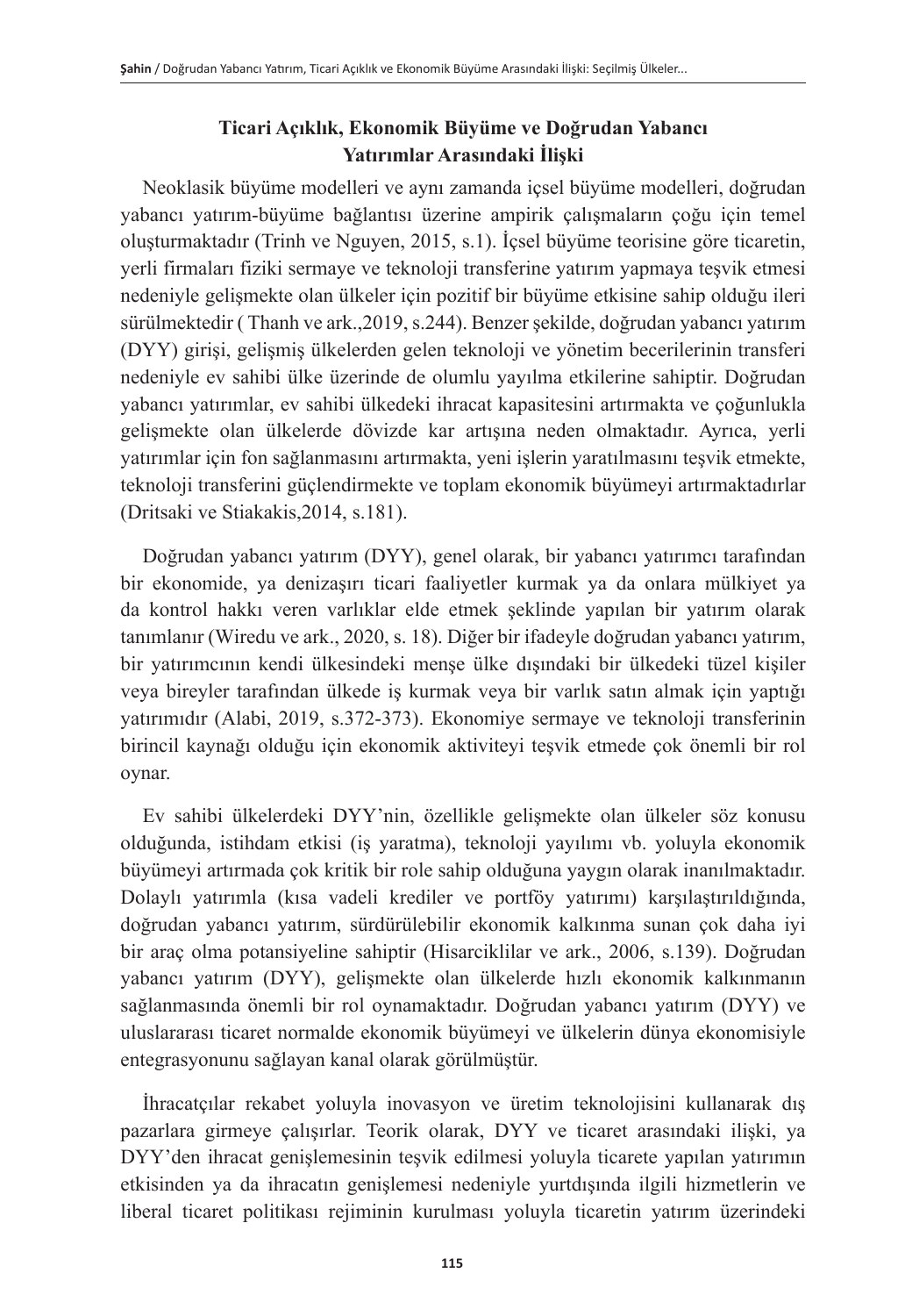etkisinden kaynaklanabilir. Böyle bir bağlamda, bu iki kavram arasındaki bağlantı, ikame veya tamamlayıcı bir etkiyi ima edebileceğinden kafa karıştırıcı olabilir. İlk etki, doğrudan yabancı yatırım ve ticaretin nasıl üretimin belirleyicisi ve yatırım için bir itici güç olarak hareket edebileceğini açıklayan Mundell (1957) tarafından tanımlanmıştır (Thanh ve ark.,2019, s.244). Bu görüşün aksine, Aizenman ve Noy (2006), uluslararası ticaretin artan DYY girişi hacmine bağlı olduğunu, DYY'nin varlığının da ev sahibi ülkenin ticaretini geliştirme potansiyeline sahip olduğunu ayrıca ticaret ve DYY arasındaki geri bildirim etkilerinin gelişmekte olan ülkelerde sanayileşmiş ülkelere göre daha güçlü olduğunu belirtmişlerdir. Hızla büyüyen ticaret entegrasyonu çağında, ülkelerin ticarete açıklık derecelerinden bağımsız olarak sermaye hesabı politikalarını seçemeyecekleri söylenebilir (Aizenman ve Noy, 2006, s.334). Doğrudan yabancı yatırımlar ekonominin büyümesine olumlu katkıda bulunabilirler. DYY'nin ekonomik büyümeyi ve dolayısıyla daha fazla altyapı geliştirme ihtiyacını desteklediği, sağlam makroekonomik ortamın sağlanmasının yanı sıra insan sermayesinin gelişiminin sağlanmasının ülkeye DYY üretkenliğini ve akışını artırmak için gerekli olduğu belirtilebilir (Adegbite ve Ayadi, 2010). Bunun aksine olan görüşlerde, doğrudan yabancı yatırımların sadece küçük katkı sağladığı ve önemli olmadığı görüşü, mevcuttur. Örneğin, Akinlo (2004) çalışmasının sonucu hem özel sermayenin hem de gecikmeli yabancı sermayenin ekonomik büyüme üzerinde küçük ve istatistiksel olarak anlamlı bir etkiye sahip olmadığını göstermektedir. Benzer görüşü destekleyen diğer bir çalışma için Louzi ve Abadi (2011)'nin çalışmasına bakılabilir.

Uluslararası ticaretin olmadığı bir dünyada, siyasi sınırlar pazarları belirler ve ülkeler büyük olmak için ekonomik teşviklerle karşı karşıya kalır. Aksine, bir ülke dünyanın geri kalanıyla ne kadar çok ticaret yapabilirse, siyasi sınırlarını pazarının sınırlarıyla o kadar az tanımlayabilir (Alesina ve Wacziarg, 1998,s.307). Ekonomik büyüme ve kalkınmanın temel uyarıcısı yatırımdır ve çeşitli ülkeler için bu yatırımın en önemli kaynağı ulusal tasarruftur. Gelişmekte olan ülkelerin çoğu düşük milli gelir, enflasyon, işsizlik gibi bazı temel ekonomik zorluklarla nedeniyle yatırım sıkıntısı ile karşı karşıya kalmaktadır. Bu nedenle bu ülkeler, açıkları kapatmak için sürekli olarak dış borçlanmaya gitmektedir. Ancak bir süre sonra bu borçları geri ödemekte güçlük çekerler. Bunun bir nedeni yapılan yatırımların karlı olmayan alanlarda kullanılmış olmasındandır. Bu sorun, o ülkelerin ekonomisi üzerinde olumsuz etkiye sahip olan dış borçların artmasına neden olmaktadır. Bu nedenlerle, bu ülkeler yabancı yatırımı, özellikle doğrudan yabancı yatırımı kullanmaya teşvik edilmektedir. Çok sayıda ülkede politika yapıcılar, doğrudan yabancı yatırımları çekmek için türlü teşvik yaratmakla uğraşırlar çünkü bunun ekonomik gelişmeyi olumlu yönde etkileyeceği varsayılmaktadır. 1990'lı yıllarda özellikle gelişmekte olan ülkelerde DYY ve ticaretteki büyümenin patlaması, DYY ve ticaretin büyüme üzerindeki etkisine odaklanılmasına neden olmuştur (Farshid ve ark., 2009, s. 37). Ekonomik büyüme, bir ekonominin mal ve hizmet üretme kapasitesinde bir dönemden diğerine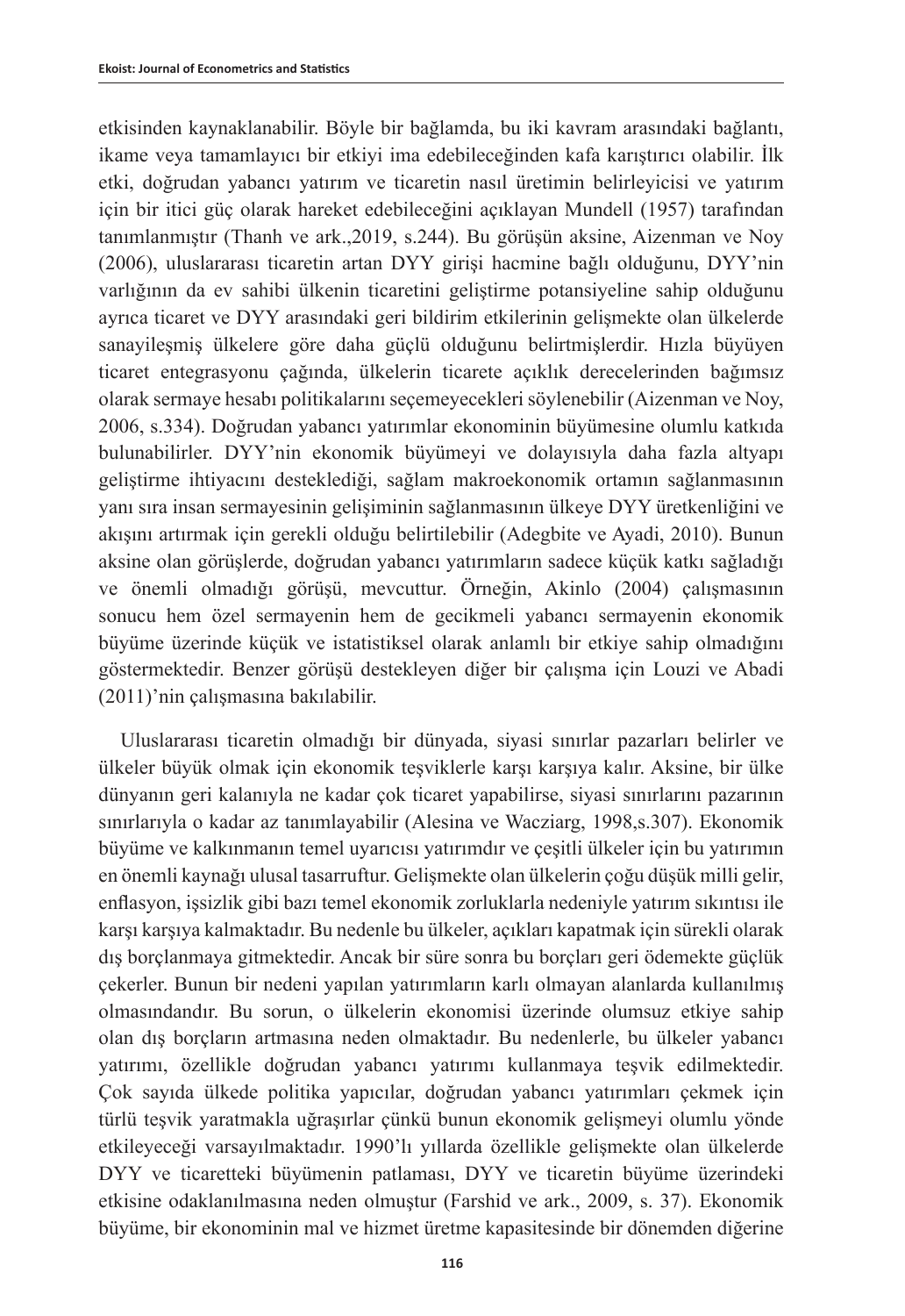kıyasla bir artış olarak tanımlanır (Ali ve Hussain, 2017, s.63). Yüksek ekonomik büyüme, gelişme potansiyelinin bir göstergesi olarak kâr elde etme fırsatlarını sağlar. Gelişmekte olan birçok ülke, büyüme sürecinde doğrudan yabancı yatırımları çekmenin önemini giderek daha iyi anlamakta ve aslında bunu kalkınma için önemli bir parça olduğunu fark etmektedir (Ogobokor, 2016,s.216). Teorik modellerde, ticari liberalizasyonun ekonomik büyüme üzerindeki etkisi ya yoktur ya da belirsizdir. Geleneksel bir neo-klasik büyüme modelinde ticaret, üretim büyümesinin denge veya sabit durum oranını etkilemez, çünkü varsayıma göre büyüme, dışsal olarak verilen bir teknolojik ilerleme ile belirlenir (Jonsson ve Subramanian, 2000, s.4). Doğrudan yabancı yatırımın ekonomik büyümeyi sağlayabileceği üç ana kanal vardır. Bunlardan (Trinh ve Nguyen, 2015, s.1) birincisi, yurt içi tasarrufların bağlayıcı kısıtlamasından kurtulmasıdır. Bu durumda DYY, sermaye birikimi sürecinde yurt içi tasarrufları artırır. İkincisi, DYY, teknoloji yayılmalarının faktör verimliliğinde ve kaynakların kullanımında verimlilikte artışa yol açarak büyümeyi sağlamasıdır. Üçüncüsü ise DYY, artan kapasite ve yerli üretimde rekabet gücünün bir sonucu olarak ihracatta artışa yol açmasıdır. DYY nispeten daha istikrarlı fonlar sağlar, istihdamı ve ticareti artırır; yeni üretim süreciyle sektörler arasında ileri ve geri bağlantılar yaratır (Samantha ve Haiyun, 2017, s.70). DYY'nin, özellikle dünyanın gelişmekte olan ülkeleri için gelir dağılımının iyileştirilmesi veya yoksulluğun azaltılmasına paralel olarak gelir ve istihdamın büyümesi, teknolojik ilerleme, sosyo-ekonomik kalkınma için kurtarıcı bir araç olduğuna inanılmaktadır (Serge ve Yaoxing, 2010, s. 99).

1817 yılında David Ricardo'nun karşılaştırmalı üstünlükler teorisine göre serbest dış ticaretten her iki ülke de karlı çıkacaktır. Dolayısıyla mal ve hizmetler ticareti üzerindeki kontrollerin kaldırılması hem ülkelerin büyümesine hem de ihracat düzeyinin artmasına neden olmaktadır. Bu durum ticari açıklığın büyüme üzerindeki pozitif etkisini göstermektedir (Ümit,2016,s.256). Ticari açıklık, ekonomik performansın önemli belirleyicisidir. Bir ülke ticaretini serbestleştirerek toplam çıktısını artırabilir. Genel olarak, bir ülkenin pazar veya ticaret potansiyeli, yabancı yatırımı çeken ve böylelikle ticaret için daha fazla fırsat yaratan ülkedeki GSYİH düzeyi ile temsil edilir. Ticari açıklık, rekabete maruz kalmanın artması yoluyla karşılaştırmalı üstünlüğün kullanılmasına katkıda bulunan teknoloji ve bilginin ekonomiye transferine yardımcı olur (Wiredu, 2020,s.19). Ayrıca, liberalizasyon uzmanlaşmayı ve işbölümünü artırarak ülkenin üretkenliğini ve ihracat kapasitesini yükselterek genel ekonomik performansını da iyileştirir. Dolayısıyla, sağlam teorik temellere dayalı olarak, açıklık ve ekonomik büyüme arasında güçlü bir pozitif bağlantı olduğu iddia edilebilir. Pratikte bu bağlantıyı araştıran ampirik çalışmalar bulunmaktadır. Örneğin, Le ve diğerlerine (2015) göre, daha fazla ticari açıklığa sahip ülkeler, daha az açık olanlara kıyasla nispeten daha yüksek bir ekonomik büyümeye sahiptir. Benzer görüşler Alesina ve Wacziarg (1998) ile Jonsson ve Subramanian (2000) ,tarafından da paylaşılmıştır. Küçük ülkeler, ticarete açık olmadıkça daha büyük pazarlara erişimden yararlanamayacakları için açık ticaret politikaları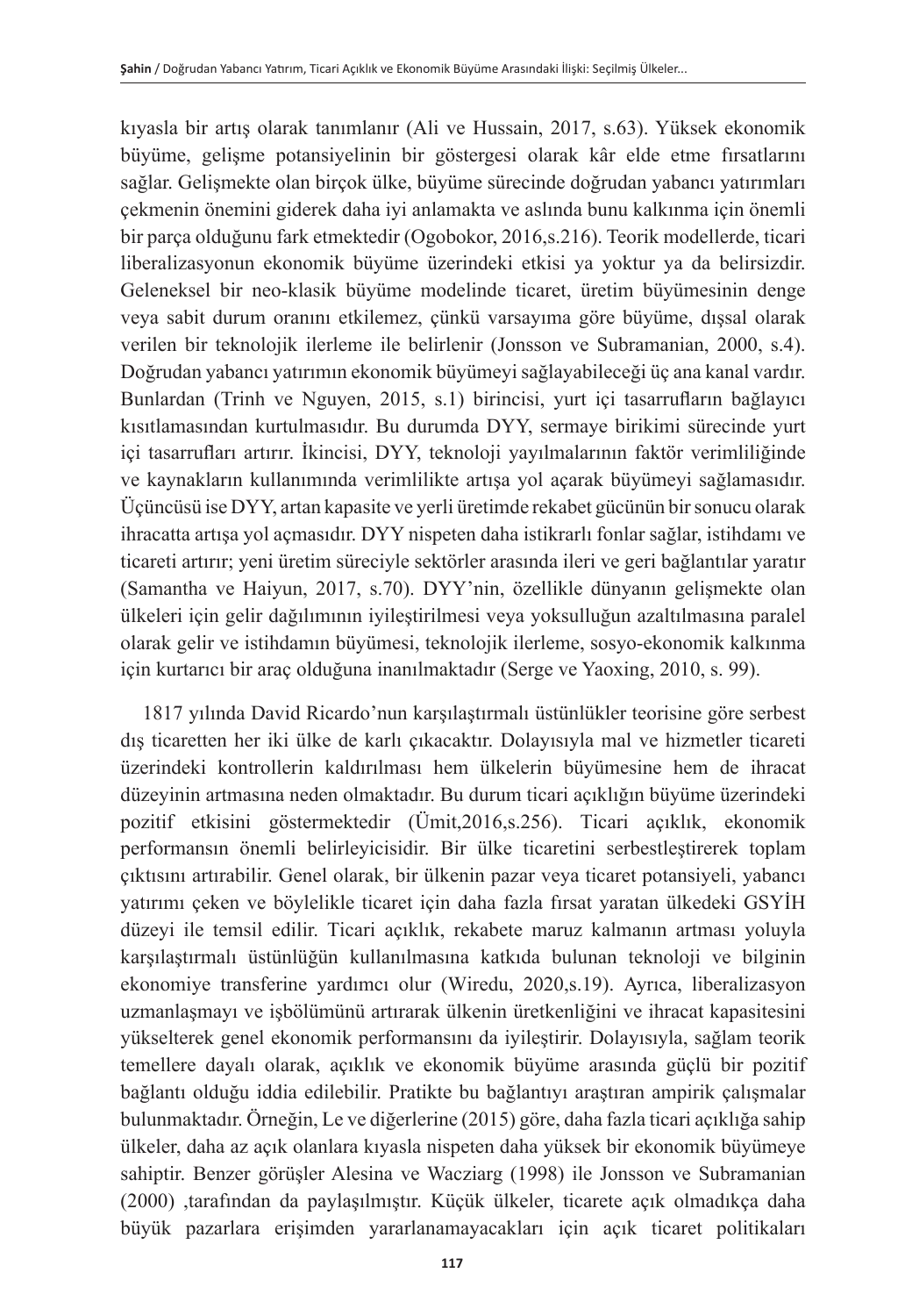benimseme teşvikleriyle karşı karşıyadır. Böylece küçük ülkelerin ticarete daha açık olması beklenebilir (Alesina ve Wacziarg, 1998, s.307).

Ticari açıklığın desteklenmesinin arkasındaki ana neden, II. Dünya Savaşı'ndan sonra birçok gelişmekte olan ülke tarafından benimsenen ithal ikameci sanayileşme stratejilerinin başarısız olmasıdır. Kaynakların yanlış tahsisine yol açan durumlar gibi eksiklikleri ve birçok gelişmekte olan ülkede sadece birkaç güçlü çıkar grubunun lehine olması gerçeği, stratejiden vazgeçilmesine neden olmuştur. Bunun akabinde birçok ülke 1970'lerde ticaretini serbestleştirme politikalarına geçmeye başlamıştır (SenGupta, 2020,s.1-2).

Bir ülkenin iç ticari açıklık derecesi, doğrudan yabancı yatırımı çekmek için önemlidir. Ticari açıklık, ithalat artı ihracatın gayri safi yurtiçi hasılaya oranı olarak belirlenir. Bir ekonominin yüksek açıklık derecesi, ülkenin ekonomik ve ticari rejimini serbest bıraktığını gösterir. Sonuç olarak, ticari açıklık doğrudan yabancı yatırım girişlerine zarar verebilir. Dondashe ve Phiri (2018), ticari açıklığın bir ülkeye doğrudan yabancı yatırımı çekmeye katkıda bulunduğunu belirtmektedir.

Ticari açıklığın gelişmiş ülkelerden gelişmekte olan ülkelere teknoloji transferini kolaylaştırması faktör verimliliğinin artmasını sağlar ve bu da büyümeyi hızlandırır. Ticaretin serbestleştirilmesinin büyümeyi nasıl etkilediği, coğrafi konum, ülke büyüklüğü, kurumsal gelişme düzeyi ve diğerleri arasında kalite dahil olmak üzere ülkeler arasındaki heterojenliğe de bağlıdır (Sengupta, 2020, s.12). Ticari açıklık, çeşitli nedenlerle akademik ve politik düşüncenin kilit bir unsurudur. Birincisi, ticari açıklık, gelişmekte olan ülkelerde Dünya Bankası ve Uluslararası Para Fonu tarafından desteklenen yapısal uyum programının önemli bir parçasıdır. İkinci olarak, birçok ampirik çalışma, ihracata ve ithalata dayalı büyüme hipotezleri aracılığıyla ticari açıklığın ekonomik büyümedeki önemini öne sürmektedir. Üçüncüsü ise gelişen ekonomik büyüme de ticari açıklık politikalarının önemini aktarmaktadır (Hye ve Lau, 2015, s.188-189).

Bir ülkenin piyasası liberalleştirilirse doğrudan yabancı yatırımlar yoluyla uluslararası ticaret teşvik edilmiş olur. Açıklık olmaması, mal ihracatı ve ithalatı gibi faaliyetleri sınırlayacak engeller olabileceği algısı nedeniyle yatırımcıları caydırmaktadır (Owusu ,2016,s. 18). Ticari açıklık, teknoloji ve bilginin ekonomiye transferini destekler ve artan rekabete maruz kalma yoluyla karşılaştırmalı üstünlüğün kullanılmasına katkıda bulunur (Wiredu,2020 s.22).

Ticari açıklık ve ekonomik büyüme arasındaki ilişki, karışık ve kesin olmayan sonuçlara bağlı olarak kapsamlı bir şekilde araştırılmıştır. Bu farklılıkların nedeni olarak, ticaret-büyüme bağıntısında sermaye stoku ve emeğin rolünün ihmal edilmesi gösterilebilir (Keho,2017,s.1). Ticari açıklık ve ekonomik büyüme arasındaki ilişkiye yönelik olumlu görüşlerin aksine ticaretin serbestleştirilmesi, ticaretin bozulması ve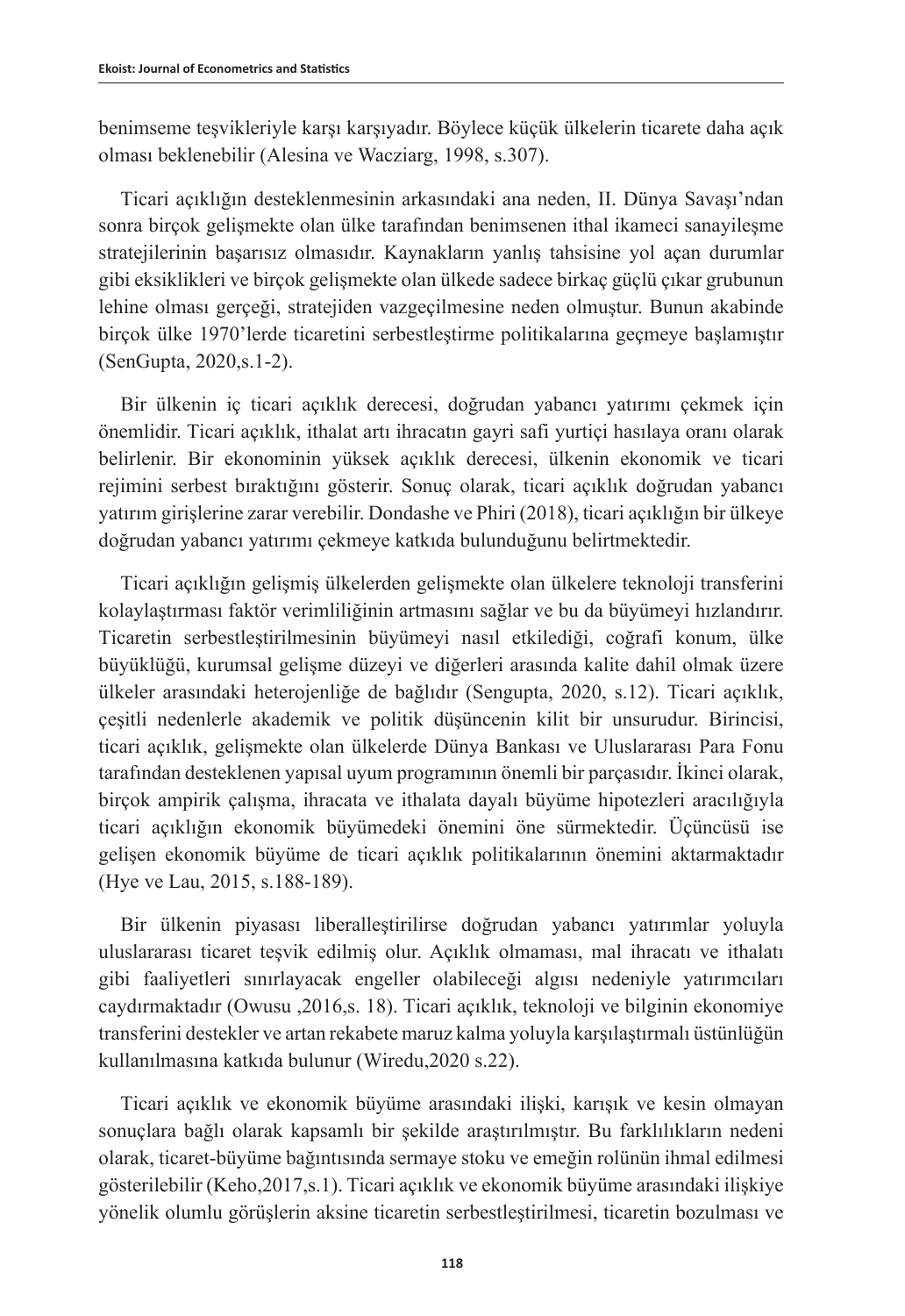ödemeler dengesi krizi dahil olmak üzere çeşitli makroekonomik istikrar biçimleri yoluyla ekonomik büyüme sürecine zarar verebileceği görüşleri de yer almaktadır. Bu nedenle, ticari açıklık ile ekonomik büyüme arasındaki nedenselliğin yönü belirsizdir. DYY'nin ticaret yoluyla büyüme üzerinde doğrudan veya dolaylı bir etkisi olması muhtemeldir. DYY biçimindeki ticari açıklık, gelişmekte olan ülkelerdeki büyüme olgusunu açıklamada ana konulardan biri olarak ortaya çıkmaktadır (Nketiah ve ark., 2020, s.44).

Aşağıda doğrudan yabancı yatırımlar, ticari açıklık ve ekonomik büyüme konusunda yapılmış literatür araştırması yer almaktadır.

# **Literatür Araştırması**

Uluslararası ticarete ilişkin genel teorik literatür, ticaretin bir ülkenin uzun vadeli büyüme beklentilerine olumlu katkıda bulunduğunu savunmaktadır. Yeni büyüme teorileri, ticari açıklığın yayılma ölçeğini artırarak ekonomik büyümeyi artırdığını göstermektedir. Ayrıca, ticari açıklığın hem gelişmiş hem de gelişmekte olan ülkelerde artan verimlilik, üretkenlik, teknoloji ve büyümeye yol açtığını gösteren ampirik kanıtlar vardır. Benzer şekilde literatür, DYY'nin teknoloji transferine, ekonomik dönüşüme, teknolojik ilerlemeye ve beşeri sermaye gelişimine yol açabileceğini öne sürmüştür. Ayrıca literatür, ekonomik faaliyetlerin gerçekleştirilmesi için gerekli üretken sermayeyi sağladığı için DYY girişlerinin gelişmekte olan ülkeler için özellikle önemli olduğunu yansıtmaktadır. Böylece DYY, uzun vadede yerli sermaye stokunu tamamlar ve ülke ekonomisinin üretim kabiliyetlerini geliştirir. DYY fonlarının yüksek riskli alanlara veya sınırlı yerel yatırıma sahip yeni endüstrilere akışı yoluyla ev sahibi ülkelerdeki sermaye sıkıntısının üstesinden gelmeye yardımcı olur.

 DYY, ticari açıklık ve ekonomik büyüme arasındaki ilişkiyi inceleyen çalışma literatürde mevcuttur. Makki ve Somwaru (2004); Ved ve Sudesh (2007); Farshid ve ark. (2009); Serge ve ark. (2010); Asghar and Hussain( 2014) ;Sakyi ve ark. (2015); Dutta ve ark.(2017); Iqbal ve ark.(2018); Wiredu ve ark.(2020); Banday ve ark. (2021), çalışmalarında bu ilişkiyi araştırmışlar ve genel olarak doğrudan yabancı yatırımın, ülkelerde ekonomik büyümeyi ve yerli yatırımı teşvik etmek için ticaretle olumlu bir ilişki içinde olduğunu doğrulamaktadırlar. Hem ticari açıklık hem de DYY, üretim artışının önemli faktörleridir. Dolayısıyla bunlar ekonomik büyüme üzerinde olumlu etkiler yaratmaktadır. Hye ve Lau (2015) çalışmasında ticari açıklık ve ekonomik büyüme arasındaki bağlantıyı araştırmışlar. Sonuçlar, beşeri sermaye ve fiziksel sermayenin uzun vadede ekonomik büyüme ile pozitif ilişkili olduğunu ortaya koymuştur. Öte yandan, ticarete açıklık endeksi uzun vadede ekonomik büyümeyi olumsuz etkilediğini belirtmişlerdir. Ayrıca istikrarsızlıkların olduğunu kısa vadede ticari açıklık endeksi ekonomik büyüme ile pozitif ilişkili olduğu sonucuna da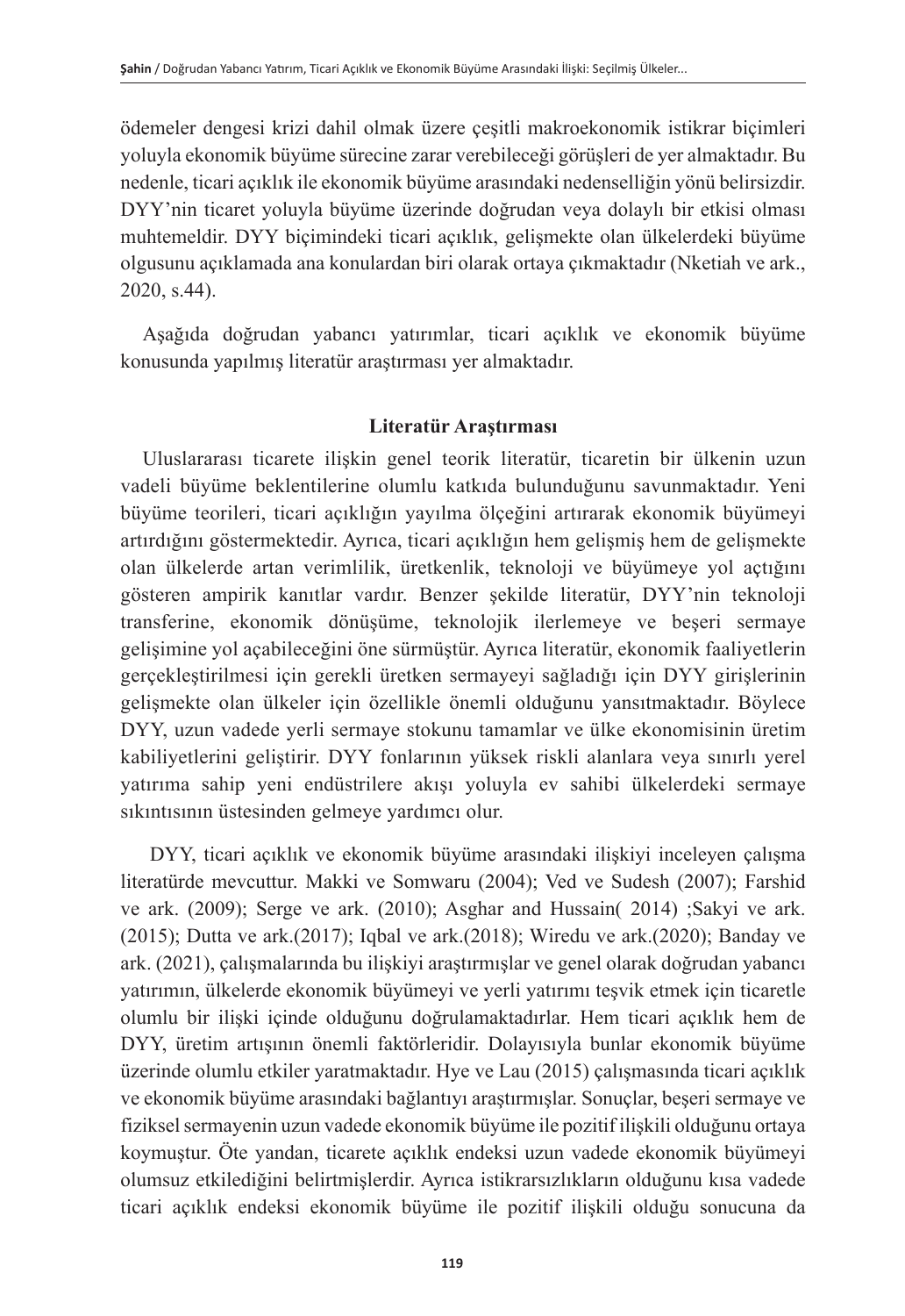varmışlardır. Alabi (2019) çalışmasında, doğrudan yabancı yatırımın Nijerya'nın ekonomik büyümesi için pozitif ve anlamlı olduğu, yerli yatırımın da pozitif olduğu ancak %5 alfa düzeyinde anlamlı olmadığı sonucuna varmıştır. Yeboua (2021) çalışmasında doğrudan yabancı yatırımlar ve ekonomik büyüme arasında kurumsal gelişimin rolünü araştırmıştır. Sonuçlarda, DYY, kurumsal gelişme düzeyinin belirli bir eşiğin ötesinde olduğu ülkelerde ekonomik büyümeyi teşvik ettiğini buna karşın eşiğin altına düşen ülkelerde DYY, ekonomik büyüme üzerinde ya negatif ya da sıfır etkiye sahip olduğunu belirtmiştir. Yeboua (2021) çalışmasına istinaden DYY, yalnızca kaynak eksikliği olan ülkelere yatırım yapılabilir finansal kaynaklar getirmekle kalmaz, aynı zamanda yayılma etkileri yoluyla ev sahibi ülkelerde piyasa verimliliğini artırır ve kurumsal gelişim de etkinliği sağlayabilir. Bu nedenle doğrudan yabancı yatırımlar cazip hale gelmektedir ve gelişmekte olan ülkelerde kalkınmanın finansman kaynağı olarak düşünülmektedir (Srivastava and Talwar, 2020, s.2).

# **Ekonometrik Analiz**

Bu çalışmanın amacı 1998-2019 dönemleri kapsamında Güney Afrika, Hindistan, Kolombiya, Meksika ve Türkiye'de doğrudan yabancı yatırım, ticari açıklık ve ekonomik büyüme arasındaki ilişkiyi araştırmaktır. Birim kök, nedensellik ve eş bütünleşme testi ile aranacak olan ilişkide, değişimlerin daha rahat görülebilmesi adına değişkenlerin doğal logaritmaları kullanılmıştır. Değişkenlere ait tanımlayıcı istatistikler ve durağanlık öncesi grafikleri aşağıda verilmiştir.

|--|--|--|

| Tanımlayıcı İstatistikler |  |
|---------------------------|--|
|---------------------------|--|

| Değisken | Kaynak           | Acıklama                     | Obs | Mean        | Std. Dev. | Min         | <b>Max</b> |
|----------|------------------|------------------------------|-----|-------------|-----------|-------------|------------|
| lndyy    | Dünya<br>Bankası | Doğrudan Yabancı<br>Yatırım  | 110 | 22.89284    | 1.185354  | 20.12605    | 24.65099   |
| lngdp    | Dünya<br>Bankası | Gayri Safi Yurtiçi<br>Hasıla | 110 | 26.93876    | .8596944  | 25.17978    | 28.68551   |
| lnta     | Dünya<br>Bankası | Ticari Açıklık               | 110 | $-.7410585$ | .2535148  | $-1.439718$ | $-.216127$ |
|          |                  |                              |     |             |           |             |            |

\*Ticari Açıklık yazar tarafından şu şekilde hesaplanmıştır: (EXPORT+IMPORT)/GDP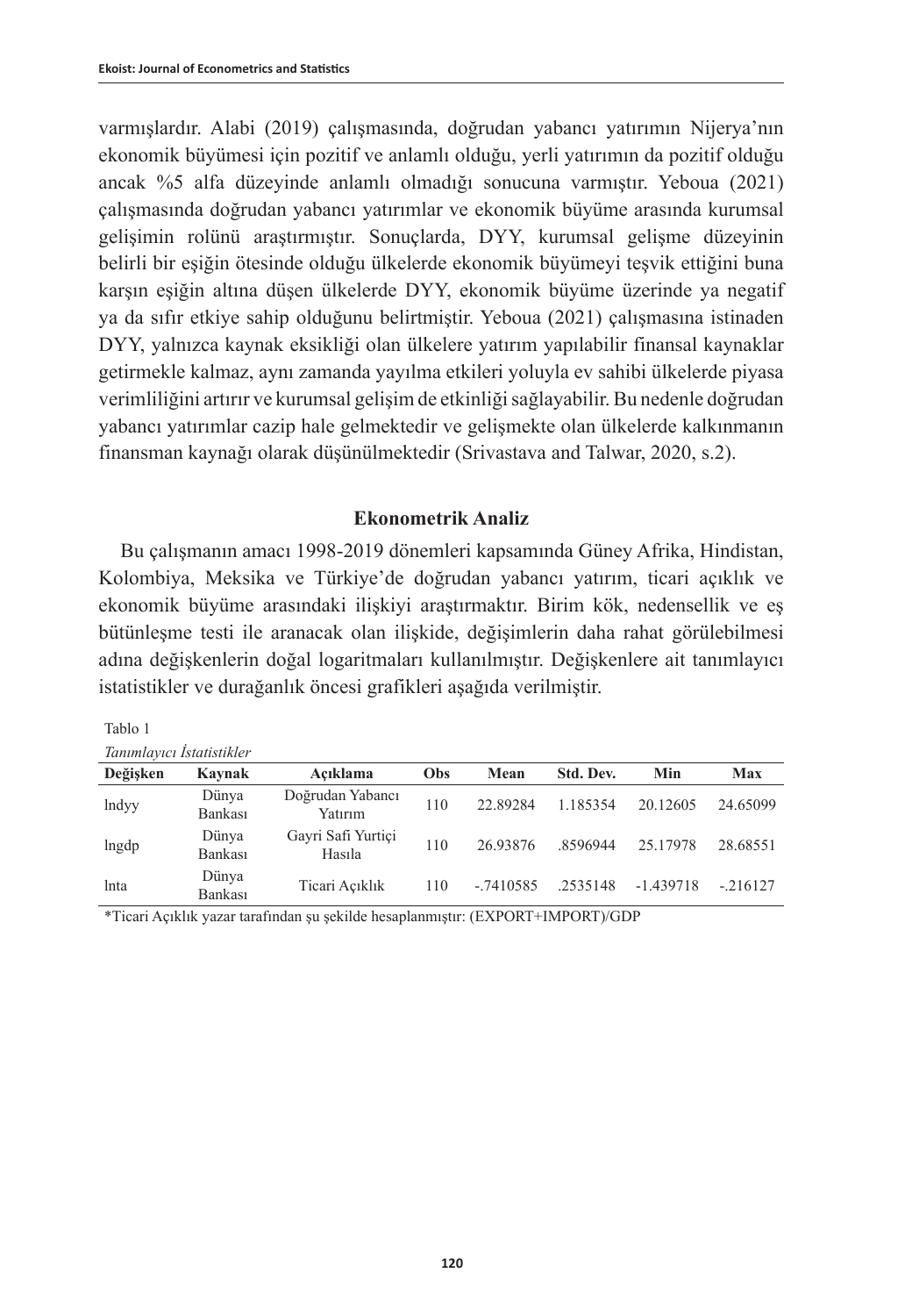

*Grafik 1.* Durağanlık Öncesi Sürece Ait Grafikler

Durağanlık sınaması için tercih edilecek teste sürece karar verilmesi için birimler arası korelasyonun test edilmesi gerekmektedir. Analizde kullanılan seride birimler arası korelasyonun başka bir ifadeyle yatay kesit bağımlılığının olması durumunda birinci kuşak birim kök testleri, bağımlılığı dikkate almadıkları için, güvenirliğini yitirmektedir. Pesaran(2004) tarafından önerilen ve ADF regresyonundan elde edilen kalıntılar kullanılarak oluşturulan CD testinde, her birimin kendisi dışında kalan birimlerle korelasyonu hesaplanmaktadır (Tatoğlu, 2018: 105). CD testine ilişkin sonuçlar aşağıda verilmiştir.

Tablo 2

*Birimler Arası Korelasyonun Tespiti İçin CD Testi Çıktıları*

| <u>Du mnoi in war ivolchua roman voghur için CD vonr Çinniya r</u> |                |       |       |           |  |
|--------------------------------------------------------------------|----------------|-------|-------|-----------|--|
| Değişken                                                           | <b>CD-test</b> |       | corr  | abs(corr) |  |
| lndyy                                                              | 10.27          | 0.000 | 0.692 | 0.692     |  |
| lngdp                                                              | 13.88          | 0.000 | 0.936 | 0.936     |  |
| lnta                                                               | 8.28           | 0.000 | 0.558 | 0.558     |  |

Yukarıdaki çıktıda birimler arası korelasyon için tercih edilen CD testine ait çıktılar görülmektedir. Sonuçlara göre  $H_0$  hipotezi reddedilmiş ve birimler arası korelasyonun varlığı kabul edilmiştir. lndyy değişkeni için %69, lngdp değişkeni için %93 ve lnta değişkeni ise %55 korelasyon katsayısına sahiptir.

Birimler arası korelasyonun varlığı durumunda tavsiye edilen 2. kuşak panel birim kök testleri ile durağanlık sınaması yapılmıştır. Birimler arası korelasyon durumunda korelasyonun etkisini azaltabilmek amacıyla yatay kesit ortalamalarından fark alınmış serilere; Levin,Lin ve Chu(LLC) panel birim kök testi uygulanmıştır (Tatoğlu,2018:68).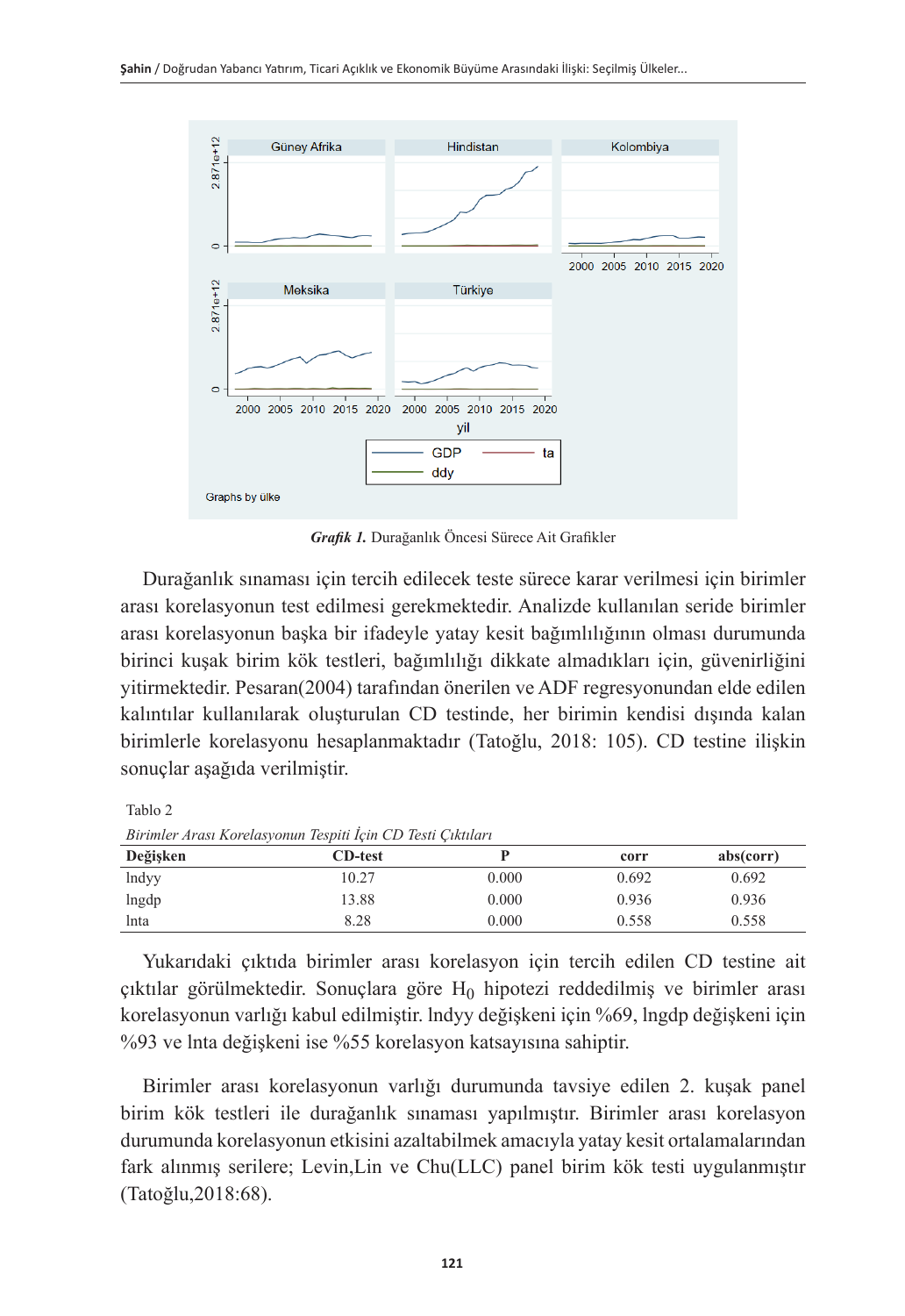| LETTIN, LITTLE CITY (LECT I GREED FURN RON TESH CIMBING) |              |           |                     |            |            |  |
|----------------------------------------------------------|--------------|-----------|---------------------|------------|------------|--|
| <b>SEVIYE</b>                                            |              |           | <b>Birinci Fark</b> |            |            |  |
| Değişken                                                 | <b>Indyy</b> | lngdp     | lnta                | dlngdp     | dlnta      |  |
| Unadjusted t                                             | $-5.5015$    | $-2.3173$ | $-4.0241$           | $-9.1309$  | $-9.8992$  |  |
| Adjusted t                                               | $-3.3059$    | $-0.2983$ | $-1.2939$           | $-6.4993$  | $-7.7921$  |  |
| Ortalama gecikme (AIC)                                   | 0.20         | 0.40      | 0.60                | 0.00       | 0.00       |  |
| P                                                        | $0.0005**$   | 0.3827    | 0.0978              | $0.0000**$ | $0.0000**$ |  |

Tablo 3 *LEVİN,LİN ve CHU (LLC) Panel Birim Kök Testi Çıktıları*

\*\*:Test istatistiğinin %1 önem düzeyinde anlamlılığını temsil etmektedir.

Levin, Lin ve Chu (LLC) panel birim kök testinde  $H_0$  hipotezi: birimlerin en az biri birim kök içermektedir şeklinde kurulur. Alternatif hipotez ise birimler durağandır şeklindedir. AIC kriterine göre seçilen gecikme uzunluklarıyla, yatay kesit ortalamalardan fark alınarak yapılan test sonucunda Doğrudan yabancı yatırım  $(hdyy)$  için  $H_0$  hipotezi reddedilmiş ve serinin düzey değerinde durağan olduğu görülmüştür. Ticari açıklık (lnta) ve Gayri Safi Yurtiçi Hasıla (lngdp) ise birinci farklarında durağan hale gelmişlerdir. Durağanlaştırma işlemi sonucu elde edilen grafikler aşağıda verilmiştir.



*Grafik 2.* Durağanlaştırma Süreci Sonrasına Ait Grafikler

Serilerin durağanlıkları sağlandıktan sonra, nedensellik analizi için kullanılacak olan, gecikme uzunluğuna karar verilmesi gerekmektedir. Gecikme uzunluğunun seçimine ait test çıktıları aşağıda verilmiştir.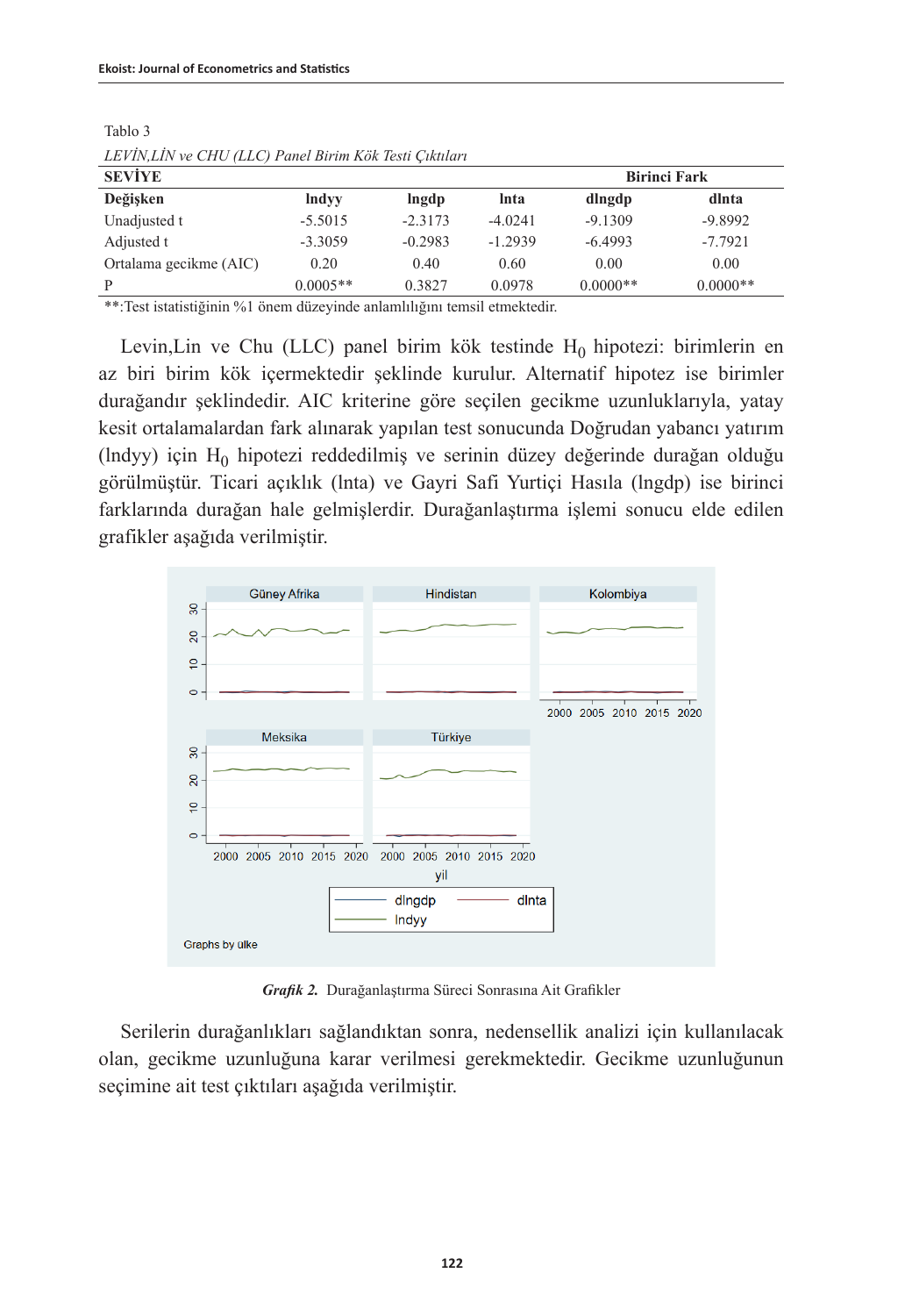| lag | CD          |          | J pvalue | <b>MBIC</b> | <b>MAIC</b> | <b>MOIC</b> |
|-----|-------------|----------|----------|-------------|-------------|-------------|
|     | .9428835    | 32.26024 | .6471457 | $-112.0038$ | $-39.73976$ | $-67.68483$ |
|     | .8773163    | 15.35865 | .9640955 | -92.83935   | $-38.64135$ | $-59.60015$ |
|     | .2118051    | 13.21545 | .7786179 | $-58.91655$ | $-22.78455$ | $-36.75708$ |
| 4   | $-1.127525$ | 14.19759 | .115468  | $-21.8684$  | $-3.802406$ | -10.78867   |

*Uygun Gecikme Uzunluğunun Belirlenmesi*

Tablo 4

MBIC,MQIC ve MAIC kriterini minimum yapan gecikme uzunluğu 1 olarak kabul edilmiş olup panel nedensellik analizine geçilmiştir.

Tablo 5 *Panel Nedensellik Testine Ait Çıktılar*

| <b>Equation</b> | <b>Excluded</b> | Df | chi <sub>2</sub> | Prob>chi2 | <b>DURUM</b>       |
|-----------------|-----------------|----|------------------|-----------|--------------------|
|                 | dlnta           |    | 3.435            | 0.064     | $H_0$ Reddedilemez |
| dlngdp          | lndyy           |    | 4.241            | 0.039     | $H_1$ Kabul        |
| dlnta           | dlngdp          |    | 4.955            | 0.026     | $H_1$ Kabul        |
|                 | lndyy           |    | 0.563            | 0.453     | $H_0$ Reddedilemez |
| lndyy           | dlngdp          |    | 5.005            | 0.025     | $H_1$ Kabul        |
|                 | dlnta           |    | 2.568            | 0.109     | $H_0$ Reddedilemez |

Çıktıda panel VAR Granger nedensellik analizi kullanılmıştır. Temel hipotez dışlanan değişken eşitlikteki değişkenin Granger nedeni değildir şeklinde kurulurken, alternatif hipotezi ise Granger nedenidir şeklinde kurulmuştur. Elde edilen sonuçlara göre Gayri Safi Yurt İçi Hasıla hem ticari açıklığın hem de doğrudan yabancı yatırımların Granger nedenidir. Doğrudan yabancı yatırım ve GDP arasında nedensellik çift yönlüdür.

Nedensellik analizlerinin ardından uygulanacak olan eşbütünleşme analizleri de, birim kök testlerinde olduğu gibi, birimler arası korelasyonun varlığına göre 2 kuşak altında incelenmekte olup, birimler arası korelasyonun varlığı durumunda 2. kuşak panel eşbütünleşme testleri daha güvenilirdir (Tatoğlu,2018:204). Çalışmada birimler arası korelasyonun varlığı kabul edildiği için 2. kuşak panel eşbütünleşme testlerinden Westerlund eşbütünleşme analizi tercih edilmiştir (Büyüknalbant, 2017, s.94).

Westerlund (2007), panel verilerle çalışılırken eşbütünleşmenin varlığını sınamak için, hata düzeltme modelini temel alan 4 adet test önermiştir. Testlerin temelinde, her birimin kendi hata düzeltmesine sahip olup olmadığının sınanması yoluyla eşbütünleşme varlığının sınanması vardır. Dolayısıyla, "hata düzeltme yoktur" olarak kurulan temel hipotez reddedildiğide " eşbütünleşme yoktur" hipotezi de reddedilmektedir (Tatoğlu, 2018, s.200-201). Aşağıdaki hata düzeltme modeli ele alınmaktadır (Tatoğlu, 2018,s.201-203).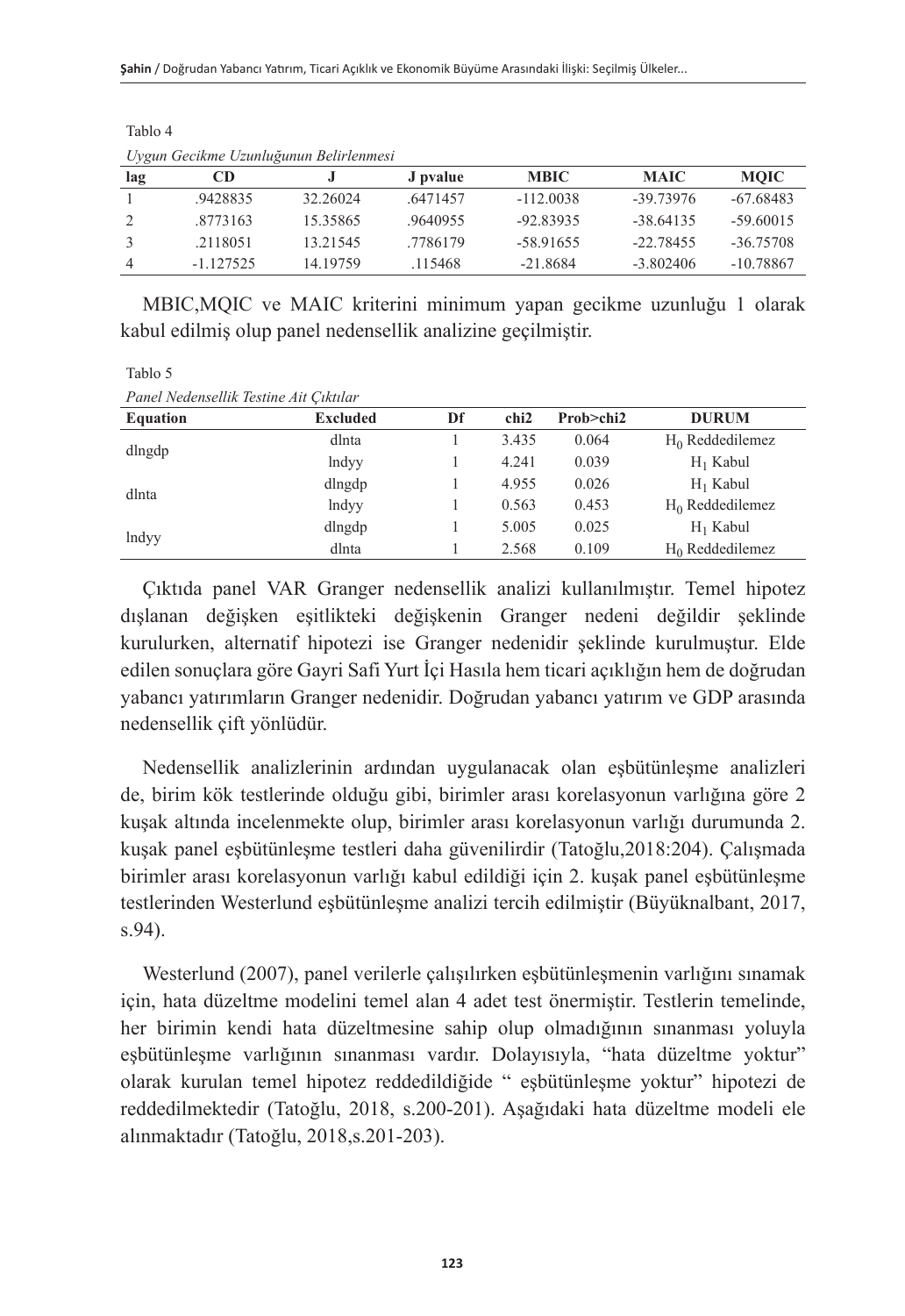$$
\Delta Y_{it} = \delta'_i d_t + \alpha_i Y_{it-1} + \lambda'_i X_{it-1} + \sum_{j=1}^{P_i} \varphi_{ij} \Delta Y_{it-j} + \sum_{j=0}^{P_i} \gamma_{ij} \Delta X_{it-j} + e_{it}
$$

Burada d<sub>t</sub>, deterministik bileşenler vektörüdür;  $\lambda_i$ uzun dönem,  $\gamma_i$  ve  $\varphi_i$  ise kısa dönemli parametrelerdir. Grup ortalama istatistiklerinin  $(G_a$  ve  $G_t$ ) elde edilmesi için yukarıda verilen model her bir birim için OLS ile tahmin edilmekte ve gecikme uzunluğu (p<sub>i</sub>) birimlere göre değer alabilmektedir. İkinci aşamada  $\alpha_{\rm i}(1)$  hesaplanmakta  $(1-\sum_{j=1}^{p_1} a_{ij})$  ve üçüncü aşamada ise, istatistikler elde edilmektedir;

- 1. G<sub>a</sub> (G<sub>a</sub> istatistiği):  $G_a = \frac{1}{N} \sum_{i=1}^N \frac{T \hat{a}_i}{\hat{a}_i(t)}$
- 2. G<sub>t</sub> (G<sub>t</sub> istatistiği):  $G_t = \frac{1}{N} \sum_{i=1}^{N} \frac{\hat{\alpha}_i}{c E(s_i)}$

Burada  $SE(\widehat{\alpha_i}, \widehat{\alpha_i}$  'nin standart hatasını temsil etmektedir.

 $P_a$  ve  $P_t$  istatistikleri ise, tüm panel ait bilgileri içermektedir.

- 3.  $P_a (P_a$  istatistiği):  $P_a = T\hat{\alpha}$
- 4.  $P_t(P_t \text{ istatisti}\text{g}i)$ :

Dört istatistik üzerine kurulu olan bu testler, oldukça esnektir ve hata düzeltme modelinin uzun ve kısa dönem parametrelerinde heterojenliğe izin verilmektedir. Birimler arası korelasyon ihtimali altında, dirençli kritik değerler bootstrap sonucu elde edilebilen testin performansı, kalıntı temelli testlere göre daha iyidir (Tatoğlu, 2018,s.203).

Tablo 6

| <b>Statistic</b> | Value    | Z-value  | P-value | <b>Robust P-value</b> |  |  |
|------------------|----------|----------|---------|-----------------------|--|--|
| Gt               | $-2.824$ | $-3.077$ | 0.001   | 0.030                 |  |  |
| Ga               | $-8.130$ | $-0.943$ | 0.173   | 0.020                 |  |  |
| Pt               | $-6.327$ | $-3.185$ | 0.001   | 0.000                 |  |  |
| Pa               | $-9.482$ | $-3.186$ | 0.001   | 0.020                 |  |  |

*Westurlund Panel Eşbütünleşme Analizine Ait Çıktılar*

Birimler arası korelasyonun olduğu durumda geçerli bootstrap değeri hesaplanmış ve çıktının en sonunda robust P-value olarak verilmiştir. Sonuçlara göre tüm istatistikler için H<sub>0</sub> hipotezi reddedilmiştir. Westurlund panel eşbütünleşme analizine göre değişkenler arasında eşbütünleşme ilişkisi mevcuttur.

#### **Sonuç**

Ekonomik küreselleşme ile ticaret engellerinin azaltılması ya da ortadan kaldırılması, ticarette ve ekonomik büyüme oranını aşan sermaye hareketliliğinde artışlara yol açmıştır. Bu nedenle ev sahibi ülkelerdeki doğrudan yabancı yatırım (DYY), ticari açıklık ve ekonomik büyüme arasındaki ilişki, ekonomi literatüründe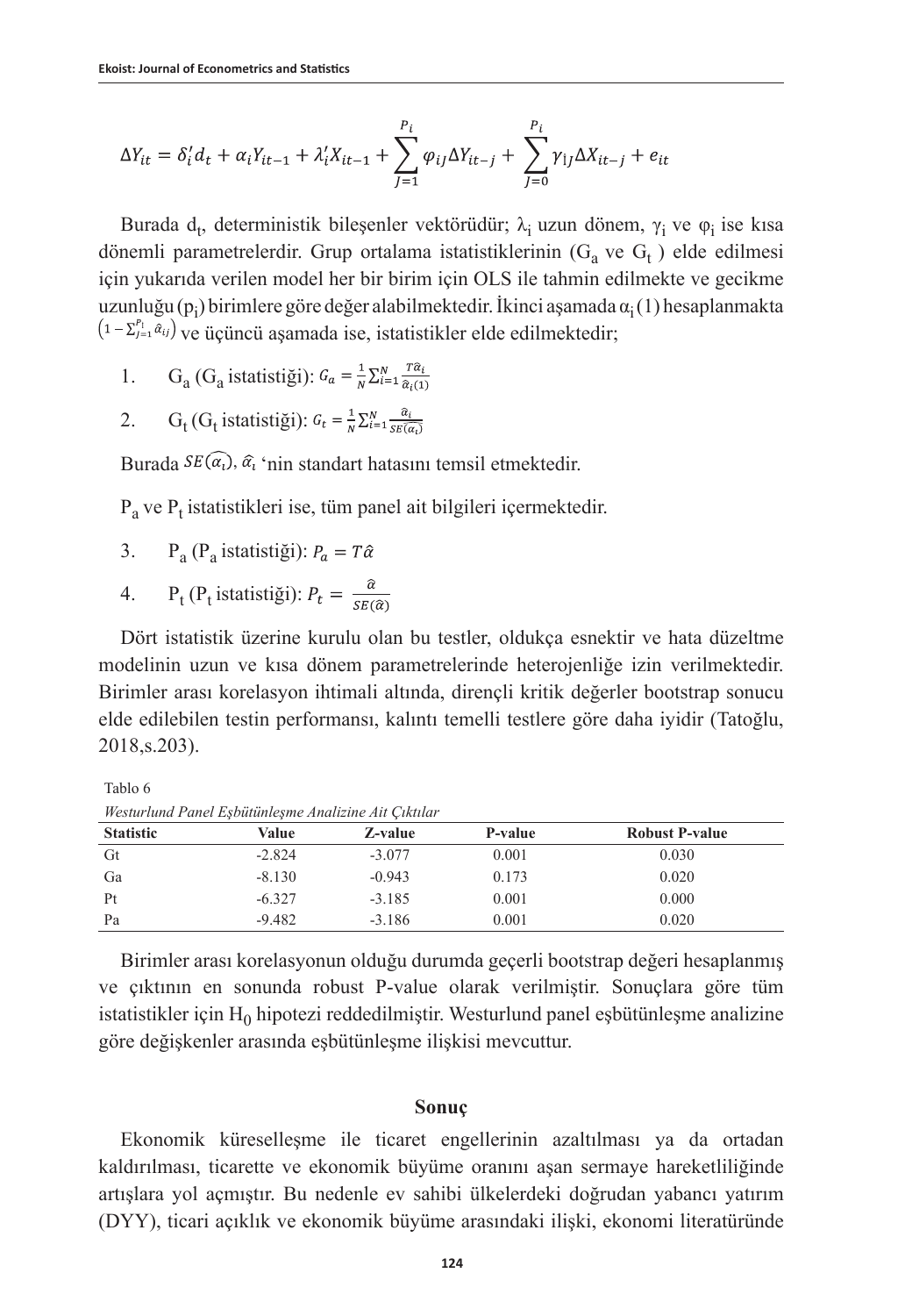önemli konular arasında yer almaya devam etmektedir. Özellikle işsizlik ve teknolojik ilerleme eksikliğinden sorun yaşayan ülkeler için daha da önemlidir. Teknolojik bakımından yetersiz olan gelişmekte olan ülkelerin bunu gelişmiş ülkelerden transfer etmesinde de doğrudan yabancı yatırımlar önem kazanmaktadır. DYY, ev sahibi ülkedeki insan sermayesini ve enstitüleri geliştirerek yerel yatırımı teşvik eder. Doğrudan yabancı yatırım, bilgi ve teknoloji transfer etme, genel üretkenliği artırma, rekabet gücünü, girişimciliği artırma ve nihayetinde ekonomik büyüme ve kalkınma yoluyla yoksulluğu ortadan kaldırma potansiyeli açısından özellikle önemlidir.

DYY'nin rolü ve ticari açıklık, ekonomik büyümenin önemli mekanizmaları olarak kabul edilmiştir. Geçmişte yapılan birçok çalışma, doğrudan yabancı yatırım ve ticari açıklığın büyüme üzerinde olumlu etkisi olduğunu göstermektedir. Bu tür bir etkinin boyutu, beşeri sermaye, yerli yatırım, altyapı, makroekonomik istikrar ve ticaret politikalarının düzeyine bağlı olarak ülkeler arasında farklılık gösterebilir. Literatür, DYY ve ticaretin ekonomik büyümedeki rolünün yanı sıra DYY ve ticareti teşvik etmede ekonomik ve kurumsal gelişmelerin önemini tartışmaya devam etmektedir.

Yapılan çalışmalarda da görüleceği üzre literatür, doğrudan yabancı yatırım girişlerinin ve ticari açıklığın ekonomik büyüme üzerindeki etkisinin sonuçlarının oldukça çeşitli ve sonuçsuz olduğunu göstermektedir. Ampirik çalışmalarda bu çelişkilerin nedenleri arasında kullanılan verilerdeki farklılıklar, ülkeler, veri ölçümü ve tanımları, metodolojik yaklaşımlar yer almaktadır. Değişkenler arasındaki bağlantıya ilişkin çeşitli görüşler, literatür boşluğuna işaret etmektedir ve az sayıda çalışmanın yürütüldüğü DYY, ticari açıklık ve ekonomik büyüme arasındaki ilişkiyi daha fazla araştırmak ve geliştirmenin gerekli olduğunu göstermektedir.

Bu çalışmada 1998-2019 dönemleri kapsamında Worldbank'den elde edilen verilerle Güney Afrika, Hindistan, Kolombiya, Meksika ve Türkiye 'de doğrudan yabancı yatırım, ticari açıklık ve ekonomik büyüme arasındaki ilişkiyi araştırılmıştır. Çalışmaya ait ilişkileri araştırmak için birim kök için Levin,Lin ve Chu (LLC) testi, Panel Granger Nedensellik analizi ve Westerlund Panel eşbütünleşme testi kullanılmıştır. Çalışmanın sonuçlarına göre Güney Afrika, Hindistan, Kolombiya, Meksika ve Türkiye için gayri safi yurt içi hasıla hem ticari açıklığın hem de doğrudan yabancı yatırımların Granger nedenidir. Doğrudan yabancı yatırım ve GDP arasında nedensellik çift yönlüdür. Değişkenler arasında eşbütünleşme ilişkisi vardır. Çalışmada özellikle gelişmekte olan ülkeler seçilmiştir. Buradaki amaç doğrudan yabancı yatırımların ülkelere sağlayacağı pozitif etkilerinin örneğin, iş olanakları yaratması veya teknoloji yayılımı yoluyla ekonomik büyümeyi artırmadaki rolünü vurgulamaktır. Dolayısıyla seçilmiş ülkelerin dış ticaret politikaları doğrudan yabancı yatırımları çekmeye yönelik teşvikleri içermesi gerekmektedir. Çünkü bu ülkeler için doğrudan yabancı yatırımlar yapılan çalışma sonucunda görüleceği üzre ekonomik büyümeye neden olmaktadır. Sözkonusu ülkelerin ekonomik büyüme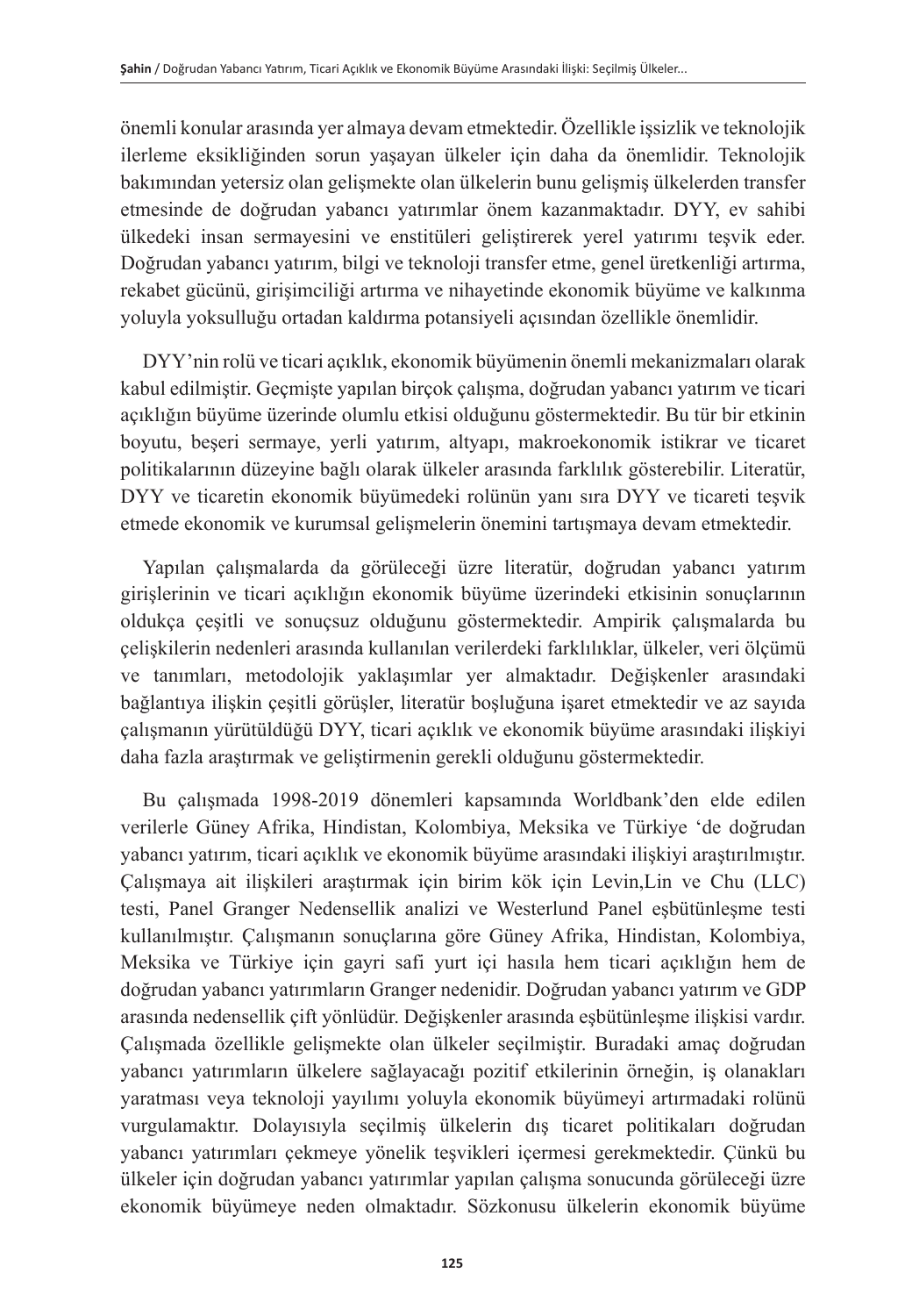yanında kalkınma çabalarının da olması, dolaylı yatırımlardan daha çok doğrudan yabancı yatırımlara yönelmelerinin gerektiğini de göstermektedir.

Bir ülkenin ticari serbestleşme düzeyinin bir göstergesi olarak da kabul edilen ticari açıklığın artmasıyla gelişmekte olan ülkeler ülke dışında mevcut olan yeni teknolojileri kullanarak üretkenliği ve verimliliği artırmaktadır. Ticari açıklığın ekonomik büyüme üzerindeki etkisi mevcut literatürde tartışma konusudur. Etki, bazı çalışmalarda olumlu, bazılarında ise önemsiz ve hatta olumsuz bulunmuştur. Farklılığın nedeni sermaye stoku ve emeğin rollerinin ihmal edilmesinden kaynaklanabilir. Çalışmada seçilmiş ülkeler için varılan sonuç ticari açıklık ile büyüme arasındaki ilişkinin pozitif olduğudur. Ülkelerde ticari açıklığın olması yabancı yatırımları çekmektedir. Dolayısıyla söz konusu ülkelerde ticari açıklık, iş bölümünün artırılmasına (üretkenliğin artırılması) ve ihracat kapasitesinin yükselmesine neden olarak genel ekonomik performanslarını iyileştirici etki doğurmaktadır. Ticari açıklığı olan bu ülkeler daha büyük pazarlara erişme imkânları elde ederler. Sonuç olarak, Güney Afrika, Hindistan, Kolombiya, Meksika ve Türkiye için hem ticari açıklık hem de doğrudan yabancı yatırımlar, üretim artışının önemli faktörleridir.

**Hakem Değerlendirmesi:** Dış bağımsız.

**Çıkar Çatışması:** Yazar çıkar çatışması bildirmemiştir. **Finansal Destek:** Yazar bu çalışma için finansal destek almadığını beyan etmiştir.

**Peer-review:** Externally peer-reviewed.

**Conflict of Interest:** The author has no conflict of interest to declare.

**Grant Support:** The author declared that this study has received no financial support.

#### **Kaynakça/References**

- Abbes, S.M., Guelli, B.M., Seghir, G.M., & Zakarya, G.Y. (2014). Causal interactions between FDI, and economic growth: evidence from dynamic panel co-integration. *Procedia Economics and Finance,* 3, 276-290. [https://doi.org/10.1016/S2212-5671\(15\)00541-9](https://doi.org/10.1016/S2212-5671(15)00541-9)
- Adegbite, E.O., & Ayadi, F.S. (2010).The role of foreign direct investment in economic development: a study of Nigeria. *World Journal of Entrepreneurship, Management and Sustainable Development, 6*(1-2), 133-147.<https://doi.org/10.1108/20425961201000011>
- Aizenman, J., & Noy, I. (2006). FDI and trade two-way linkages?. *The Quarterly Review of Economics and Finance, 46*(3), 317-337.
- Akinlo, A. (2004).foreign direct investment and growth in Nigeria: an empirical investigation. *Journal of Policy Modeling, 26* (5), 627-639.
- Alabi, K.O. (2019).The ımpact of foreign direct investment on economic growth: Nigeria experience. *Open Journal of Applied Sciences*, 9, 372-385. [https://doi.org/10.4236/ojapps.2019.9503](https://doi.org/10.4236/ojapps.2019.95031)
- Alesina, A., & Wacziarg, R. (1998). Openness, country size, and government. *Journal of Public Economics, 69* (3), 305-321. [https://doi.org/10.1016/S0047-2727\(98\)00010-3](https://doi.org/10.1016/S0047-2727(98)00010-3)
- Ali, N., & Hussain, H. (2017).Impact of foreign direct investment on the economic growth of Pakistan. *American Journal of Economics, 7* (4), 163-170.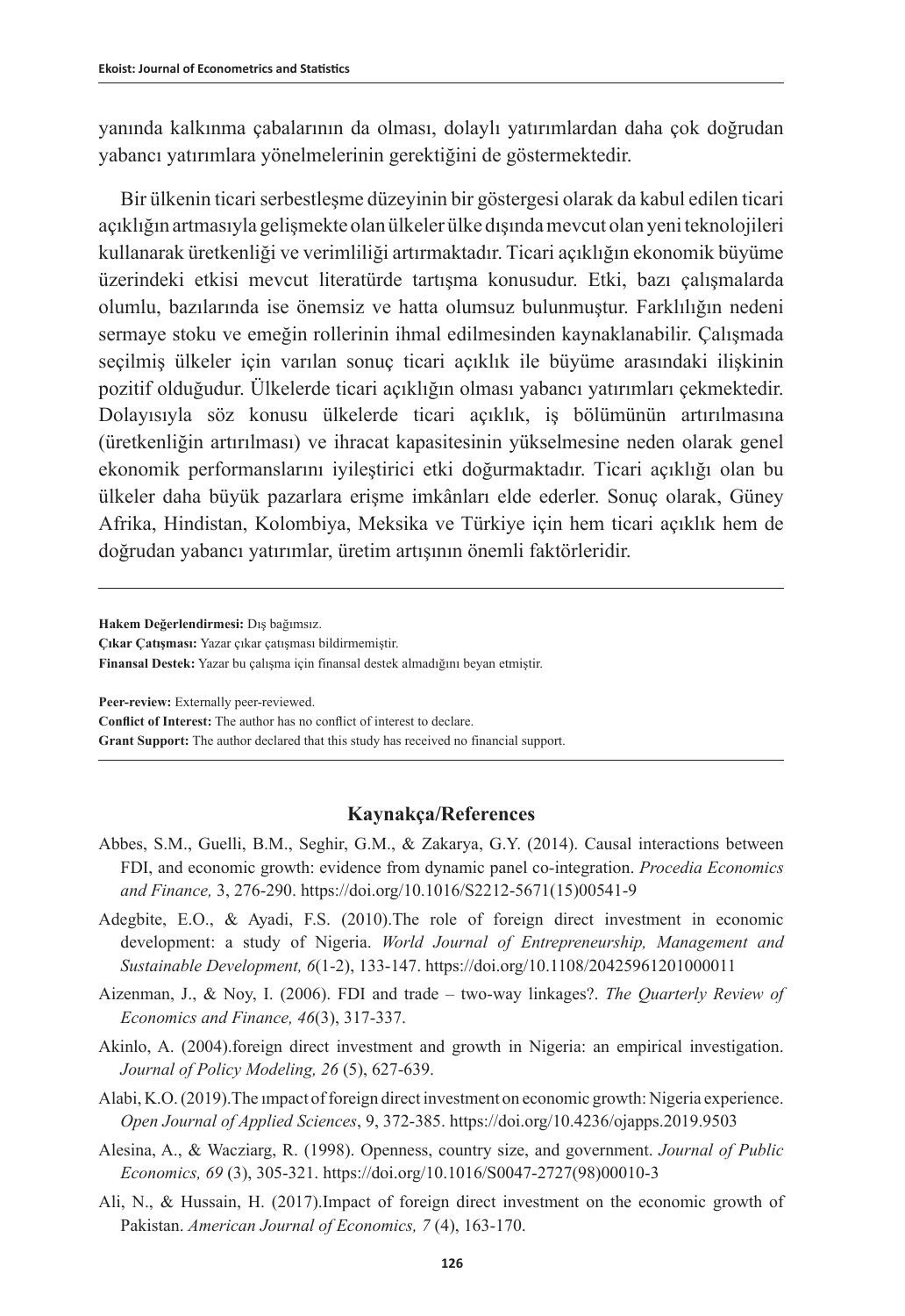- Asghar, N., & Hussain, Z. (2014). Financial development, trade openness and economic growth in developing countries: recent evidence from panel data. *Pakistan Economic and Social Review, 52*(2), 99–126.
- Banday, U.J., Murugan, S., & Maryam, J. (2021). Foreign direct investment, trade openness and economic growth in BRICS countries: evidences from panel data. *Transnational Corporations Review, 13* (2), 211-221.
- Büyüknalbant, T. (2017). *Cari İşlemler Dengesizliğinin Sürdürülebilirliği, Belirleyicileri ve Politika Önerileri: OECD Üzerine Uygulama*. (Doktora Tezi). Erciyes Üniversitesi Sosyal Bilimler Enstitüsü, Kayseri.
- Dondashe, N., & Phiri, A. (2018). Determinants of FDI in South Africa: do macroeconomic variables metter?. *Munich Personal RePEc Archive Paper No*. 83636.
- Dritsakia, C., & Stiakakis, E. (2014). Foreign direct investments, exports, and economic growth in Croatia: A time series analysis. *Procedia Economics and Finance*, *14*, 181 –190.
- Dutta, C. B., Haider, M. Z.,& Das, D. K. (2017). Dynamics of economic growth, ınvestment, and trade openness: evidence from Bangladesh. *South Asian Journal of Macroeconomics and Public Finance, 6*, 82-104.
- Farshid, P., Ali, S., & Gholamhosein, S. (2009). The impact of foreign direct investment and trade on economic growth-taking China, Korea, Malaysia, Philippines & Thailand for Example. *China-USA Business Review, 8,* 37-43.
- Hisarciklilar, M., Kayam, S., Kayalica, M., & Ozkale, N.L. (2006). Foreign direct investment and growth in mediterranean countries. 139-164. [http://emo.pspa.uoa.gr/data/papers/2\\_paper.pdf.](http://emo.pspa.uoa.gr/data/papers/2_paper.pdf)
- Hye, Q.M.A., & Lau, W. (2015). Trade openness and economic growth: empirical evidence from India. *Journal of Business Economics and Management, 16*(1), 188-205.
- Iqbal, B.A., Turay, A., Hasan, M., & Yusuf, N. (2018). India's outward foreign direct investment: emerging trends and issues. *Transnational Corporations Review, 10*, 98–107.
- Jonsson, G.,& Subramanian, A. (2000). Dynamic gains from trade: evidence from South Africa. *IMF Working Paper No. 00/45,* <https://doi.org/10.5089/9781451846461.001>
- Keho, Y.(2017). The impact of trade openness on economic growth: The case of Cote d'Ivoire. *Cogent Economics & Finance, 5* (1), 1-14. <https://doi.org/10.1080/23322039.2017.1332820>
- Le, T.-H., Kim, J., & Lee, M. (2015). *Institutional quality, trade openness, and financial development in Asia: an empirical investigation.* Philippines: Asian Development Bank.
- Louzi, B.M., & Abadi, A. (2011). The impact of foreign direct investment on economic growth in Jordan. *IJRRAS, 8,* 253-258.
- Makki S. S., & Somwaru, A. (2004). Impact of foreign direct investment and trade on economic growth: evidence from developing countries. *American Journal of Agricultural Economics, 86* (3), 795-801.<https://doi.org/10.1111/j.0002-9092.2004.00627.x>
- Nketiah, E., Cai, X., Adjei, M., & Boamah, B.B. (2020). Foreign direct investment, trade openness and economic growth: evidence from Ghana. *Open Journal of Business and Management, 8*, 39-55.<https://doi.org/10.4236/ojbm.2020.81003>
- Ogbokor, C.A. (2016). Econometric analysis of the impact of foreign direct investment on economic growth in Namibia: evidence from annual data. *International Journal of Economics and Finance Studies, 8* (2), 205-218.